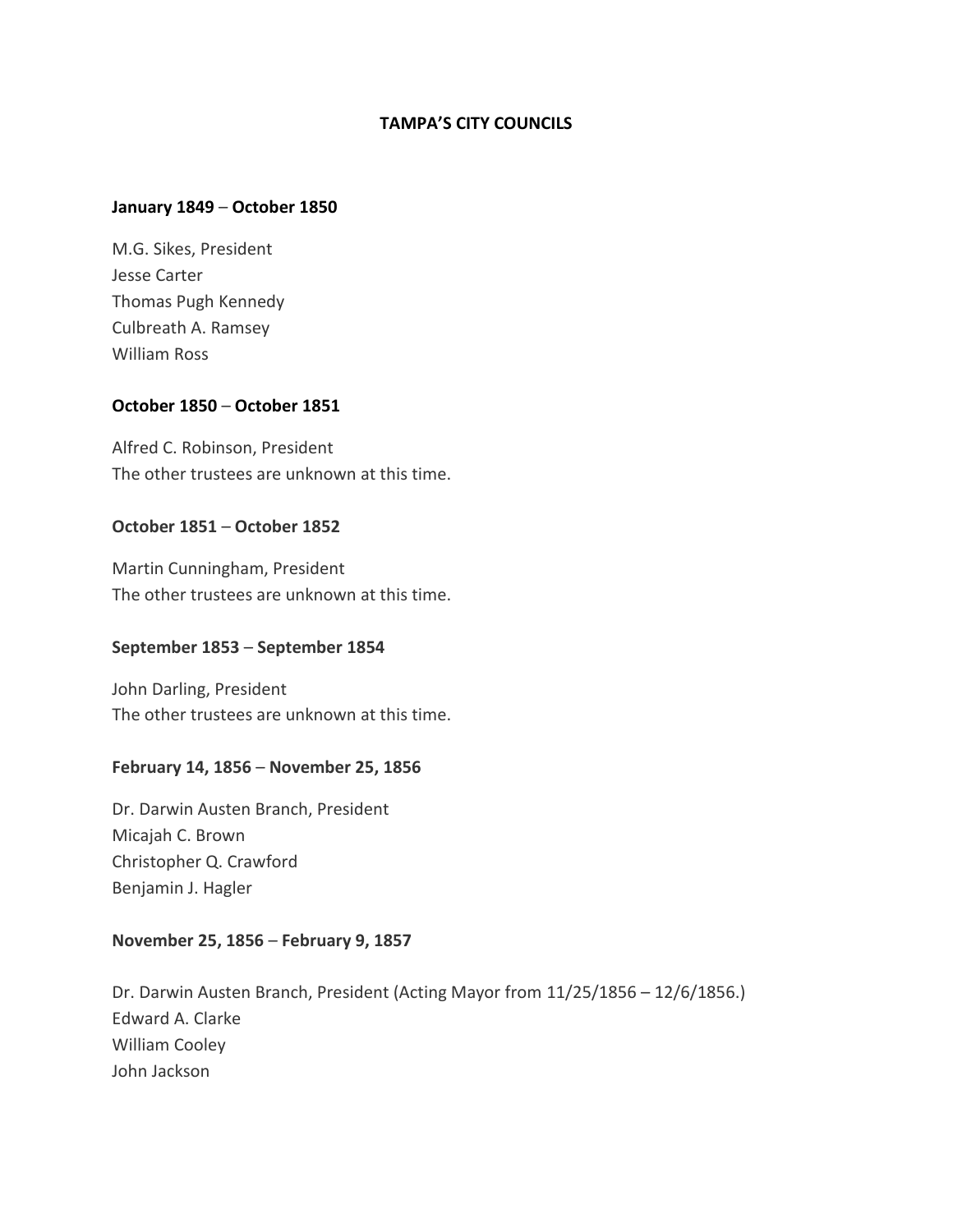Note: The make–up of this first City Council  $(2/14/1856 - 2/8/1857)$  seemed to change with some regularity. The exact nature and time of these changes are not recorded, nor are the methods of filling the vacancies.

# **February 9, 1857 – February 10, 1858**

John Jackson, President William Cooley Christopher L. Friebele John T. Givens

# **February 10, 1858 – February 12, 1859**

William Brinton Hooker, President William T. Brown John Darling (11/16/1858 – 2/12/1859.) Andrew Pacetti Dr. John A. Rice (9/20/1858 – 11/16/1858. Died in office.) Simon Turman, Jr (2/10/1858 – 9/20/1858. Resigned.)

# **February 12, 1859 – February 1, 1860**

Alfonso DeLaunay, President William G. Ferris James Gettis John T. Givens

# **February 1, 1860 – February 2, 1861**

Ossian Bingley Hart Vincent Leonardi Eli Lockhart Henry Laurens Mitchell

# **February 3, 1861 – February 22, 1862**

John Jackson, President William T. Brown William Cooley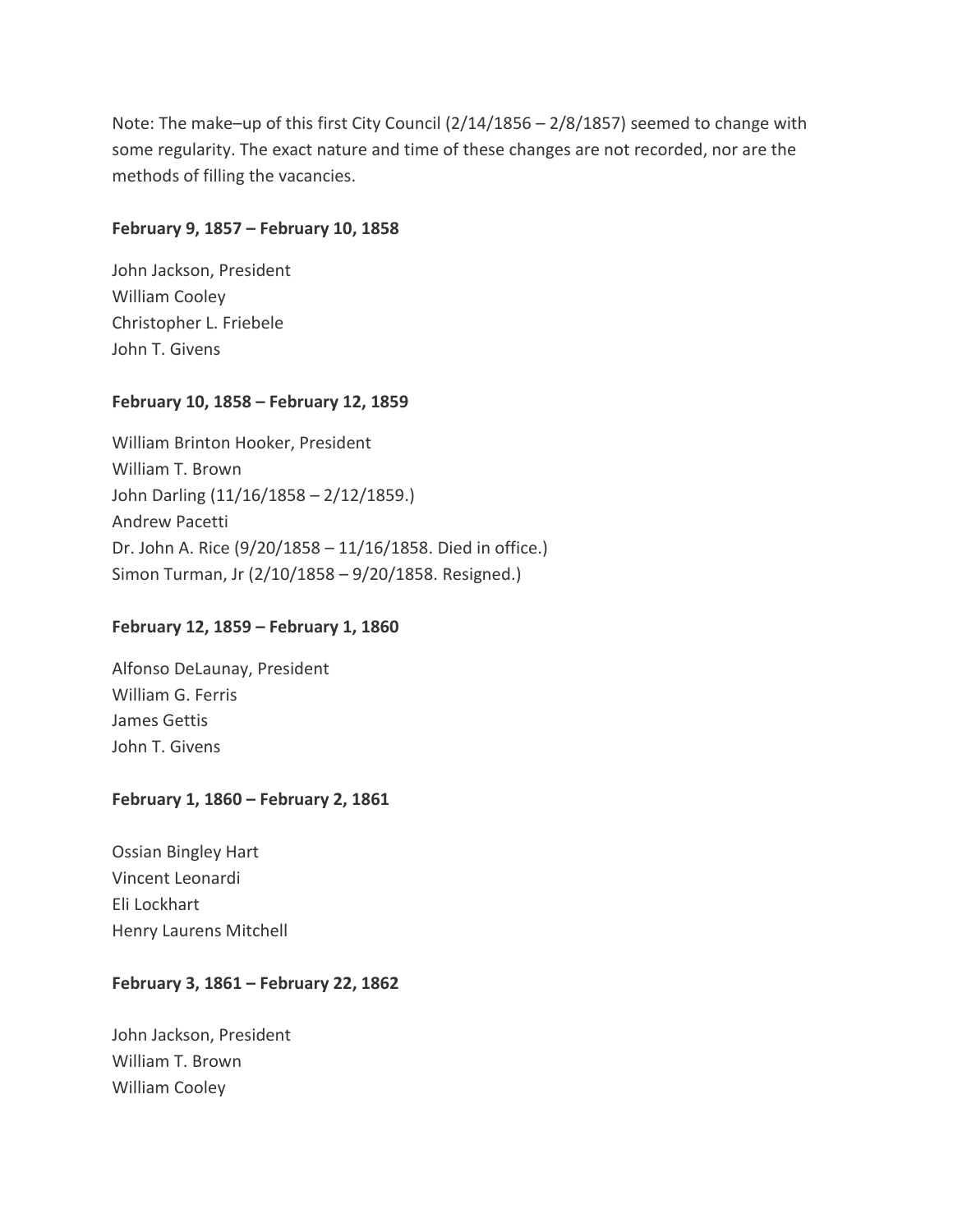Benjamin J. Hagler

# **February 22, 1862 – October 25, 1866**

The government of the City of Tampa was suspended by Confederate military authorities on 2/22/1862. The municipal government was not officially reorganized until 10/25/1866.

## **October 25, 1866 – March 1, 1869**

Josiah Ferris Bartholomew C. Leonardi Dr. William A. Lively Robert Flournoy Nuñez (Died on 1/25/1868.)

Note: There are no municipal elections known to have been held between 10/25/1866, and 3/1/1869.

# **March 1, 1869 – August 11, 1873**

Cyrus Charles John F. Fletcher Lawrence Masters John A. McKay James Williams

Note: At the 3/1/1869 municipal elections the citizens of Tampa voted for the No Corporation People's Ticket to dissolve the City government. Though these council members were elected they never met. The municipal government was not reorganized until 8/11/1873.

# **August 11, 1873 – August 1874**

Edward A. Clarke, President Henry L. Crane Josiah Ferris William T. Haskins John Thomas Lesley

## **August 1874 – August 1875**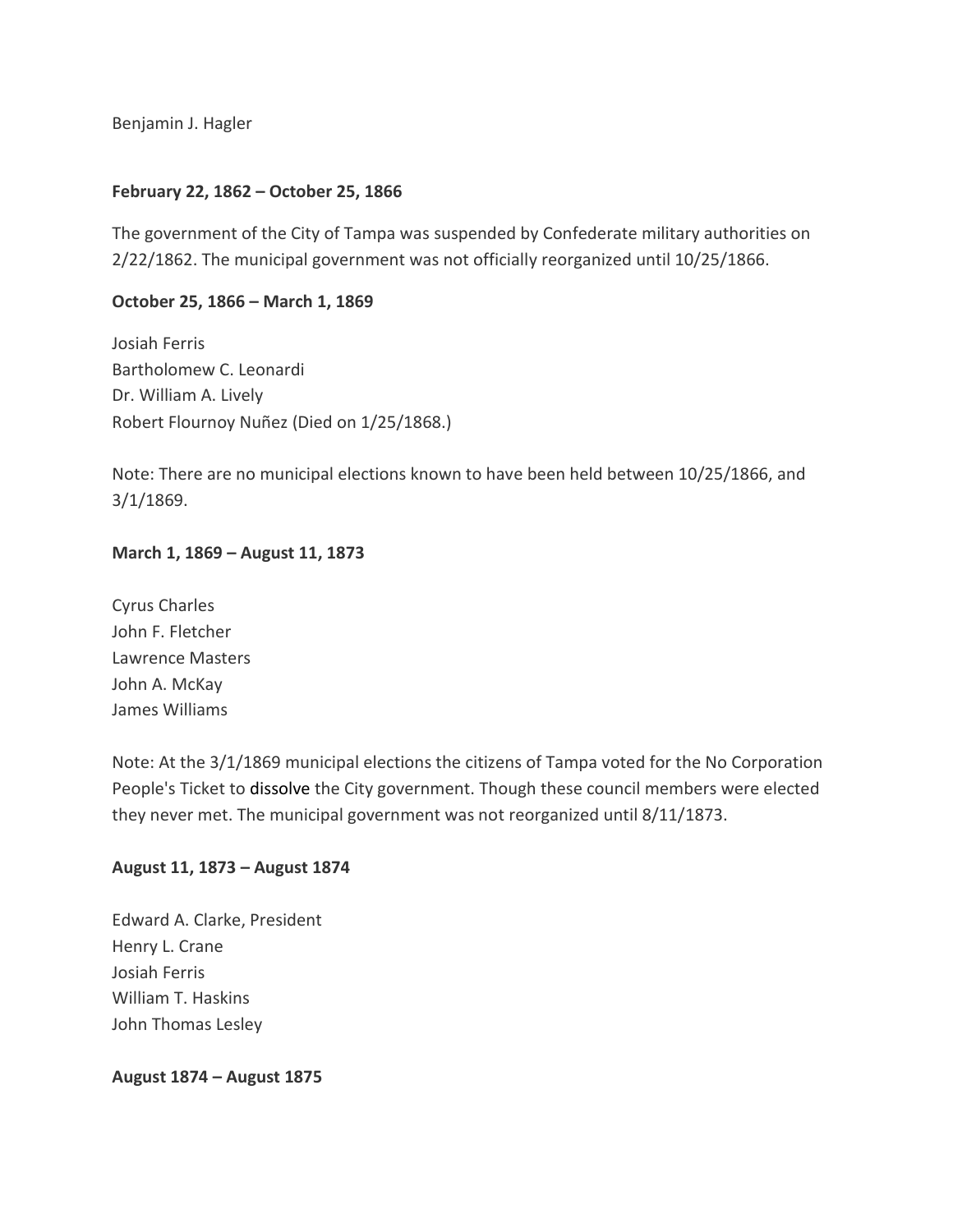Note: Elections were suspended during this time.

# **August 1875 – August 1876**

Thomas Edward Jackson, President

Note: The other four members are unknown at this time.

#### **August 14, 1876 – August 14, 1877**

Henry Brumick William Benton Henderson Thomas Edward Jackson Dr. John Perry Wall

#### **August 14, 1877 – August 14, 1878**

Henry L. Crane, President Edward A. Clarke John Henry Krause Lawrence Masters Joseph Baisden Wall

#### **August 14, 1878 – August 13, 1879**

William T. Haskins, President Joseph Grillion William B. Henderson James E. Lipscomb Charles Wright

#### **August 13, 1879 – August 14, 1880**

Horace H. Hale, President Edward A. Clarke Dominic Ghira William Benton Henderson James E. Lipscomb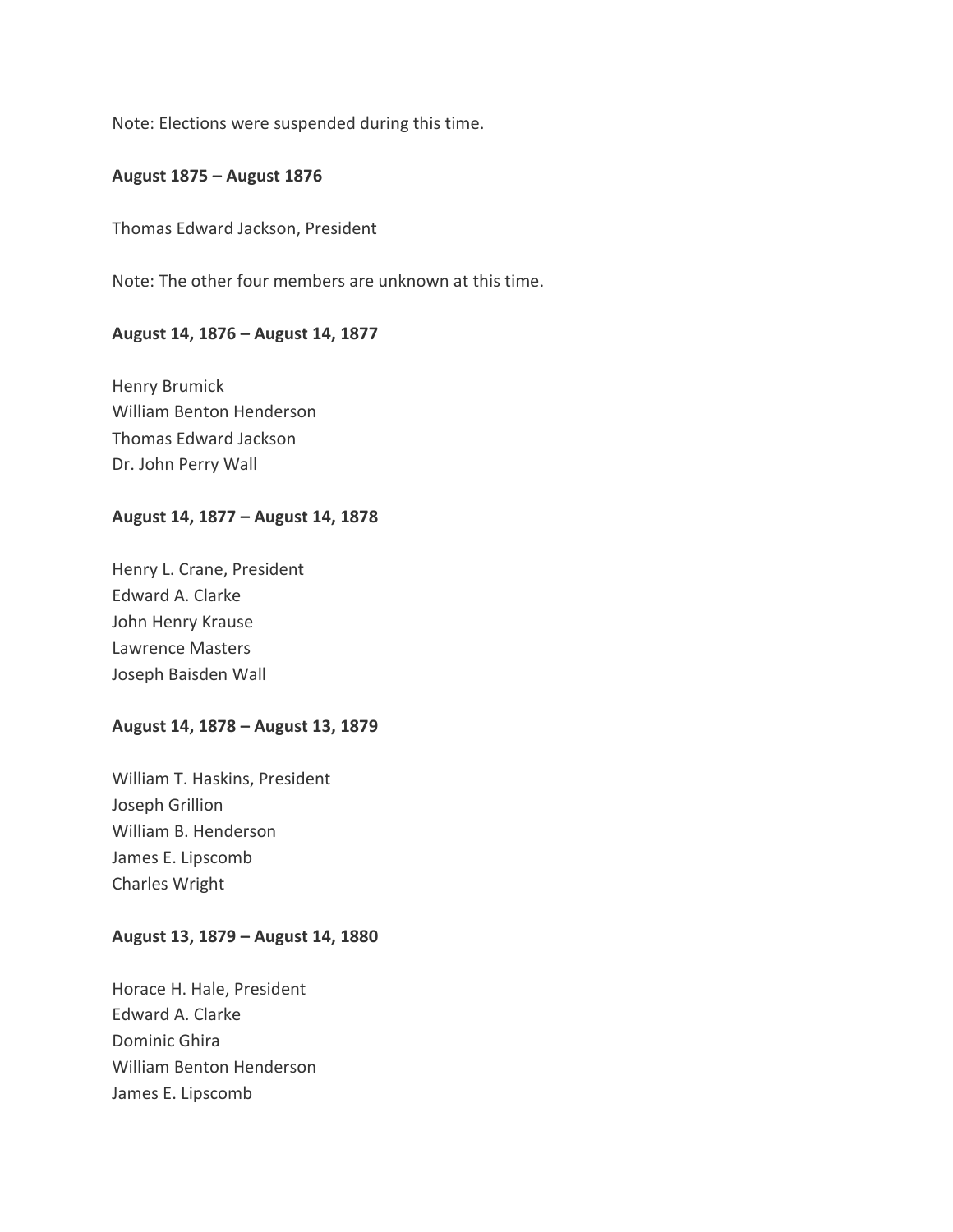## **August 14, 1880 – August 12, 1881**

Matthew E. Haynsworth, President (Acting Mayor from 2/19/1881– 3/22/1881.) Oliver J. Andreu Robert B. Canning (Resigned) Edward Carney Francis Ghira Warren A. Givens (3/22/1881– 8/12/1881.)

Note: The Florida State Legislature passed an act making council member terms two years in duration and requiring the City Council to divide its membership into two nearly equal parts to be elected subsequently in alternating elections. The Council elected in the 1881 election was directed to draw lots to determine which council members would serve two year terms.

# **August 12, 1881 – August 14, 1882**

Dr. John Perry Wall, President [two year term] Edward A. Clarke [two year term] Dominic Ghira [two year term] William Benton Henderson Thomas Edward Jackson

Note: At the new Council's organizational meeting on 8/12/1881, it was decided that three of the five members should serve two year terms of office. Casting lots determined that Dr. John Perry Wall, Edward A. Clarke, and Dominic Ghira would serve the two year terms.

## **August 14, 1882 – August 14, 1883**

Dr. John Perry Wall, President Edward A. Clarke David R. Fisher [two year term] (Resigned on 7/9/1883.) Dominic Ghira William Benton Henderson [two year term]

## **August 14, 1883 – August 13, 1884**

Henry L. Crane, President [two year term]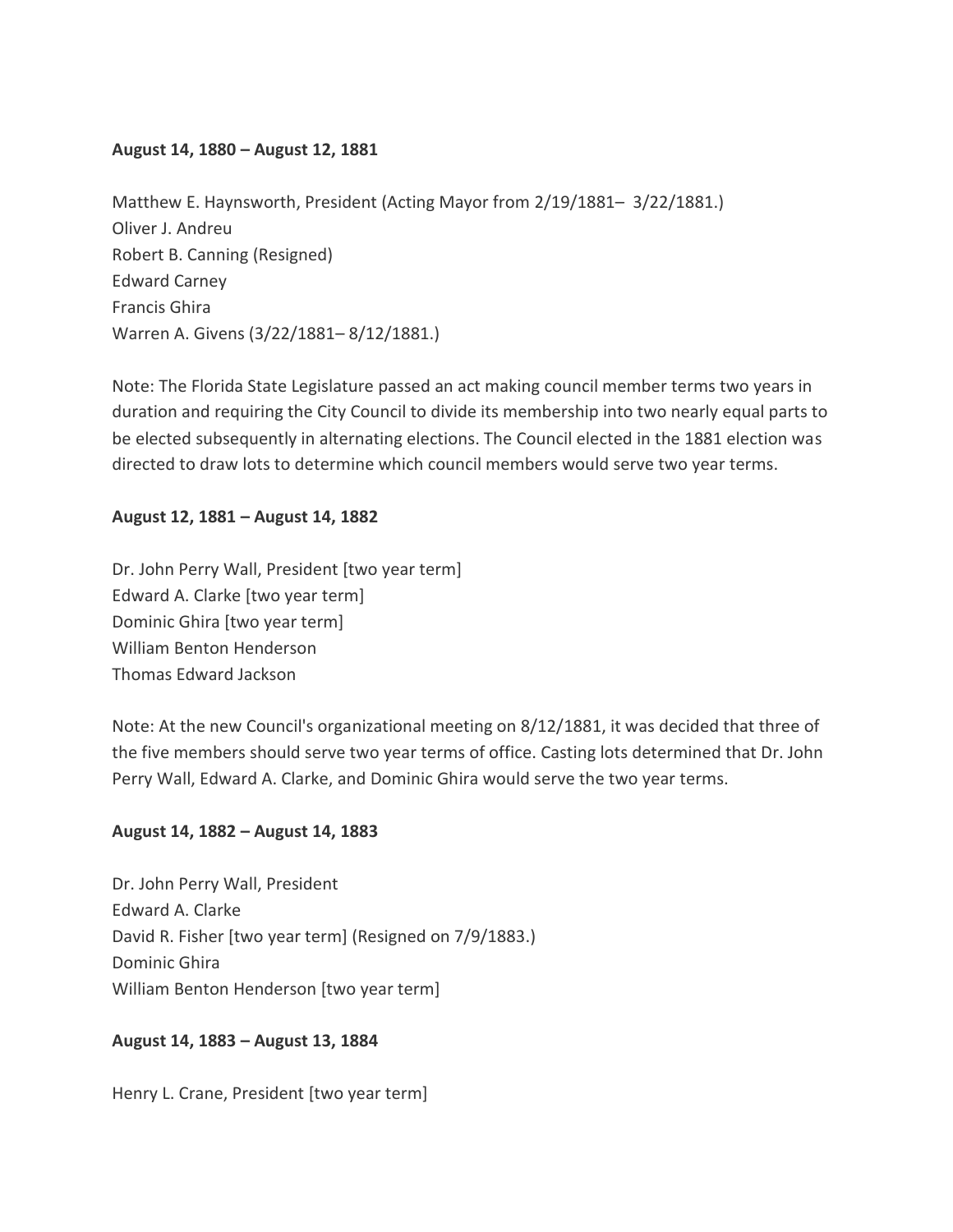Phillip H. Collins [two year term] Horace H. Hale William Benton Henderson John Henry Krause [two year term]

**August 13, 1884 – August 13, 1885** Henry L. Crane, President Phillip H. Collins Silas A. Jones [two year term] John Henry Krause George Bascom Sparkman [two year term]

Note: On 7/1/1885, the Town Council passed an ordinance changing the number of seats on the Town Council from five to nine, with the four new members to be elected at the General Municipal Election on 8/11/1885. Two of the four new members were to serve two year terms and two were to serve one year terms. The four new members were to draw lots at the first meeting of the new council to decide who were to serve the different terms.

## **August 13, 1884 – August 13, 1885**

Henry L. Crane, President Phillip H. Collins Silas A. Jones [two year term] John Henry Krause George Bascom Sparkman [two year term]

Note: On 7/1/1885, the Town Council passed an ordinance changing the number of seats on the Town Council from five to nine; the four new members to be elected at the General Municipal Election on 8/11/1885. Two of the four new members were to serve two year terms and two were to serve one year terms. The four new members were to draw lots at the first meeting of the new council to decide who were to serve the different terms.

## **August 13, 1885 – August 13, 1886**

William T. Haskins, President Harry L. Branch William Benton Henderson [two year term] Thomas Edward Jackson [two year term]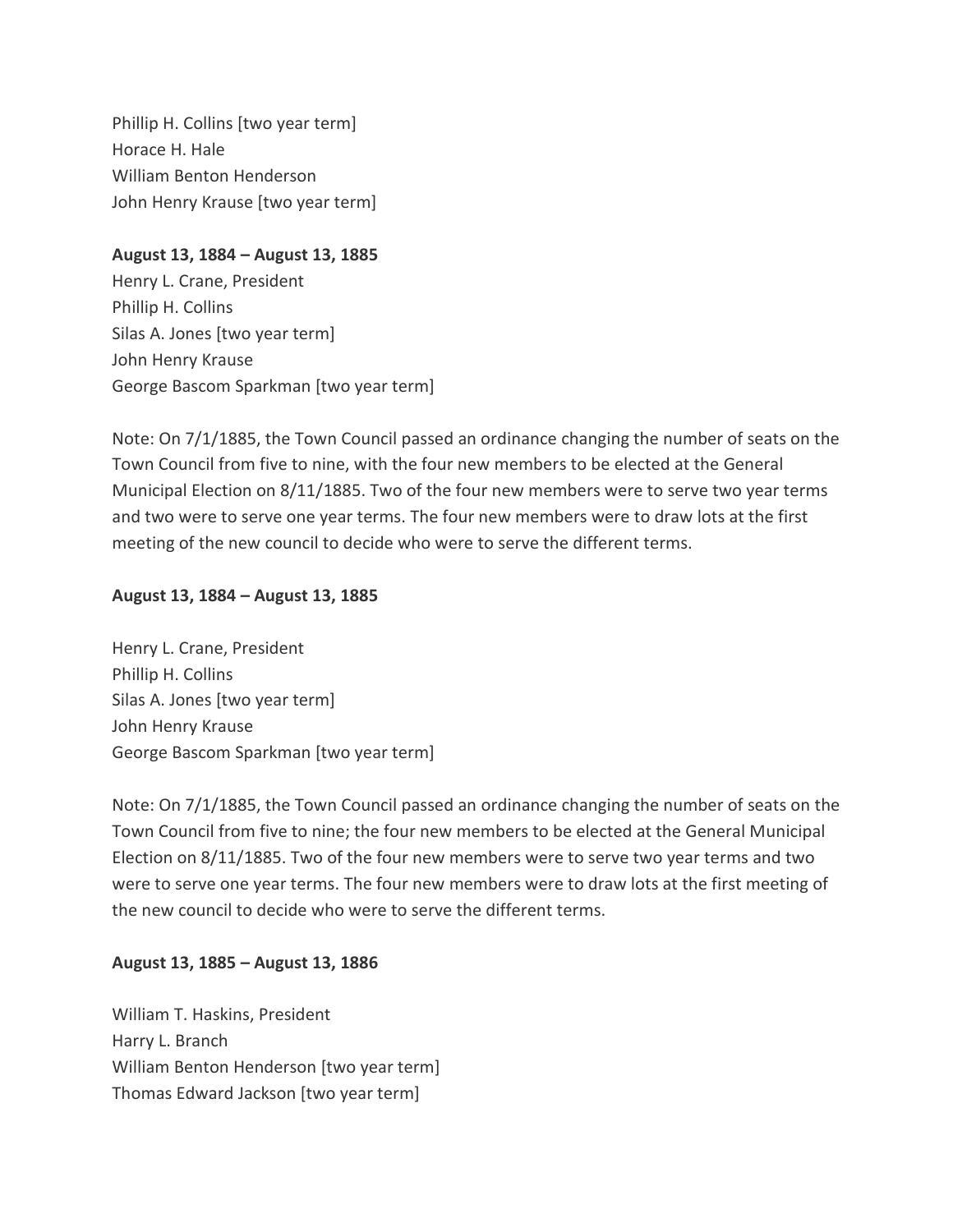Silas A. Jones Henry Laurens Knight George Bascom Sparkman Thomas Carson Taliaferro [two year term] Dr. John Perry Wall [two year term]

Note: The four new members cast lots at the new council's organizational meeting on 8/13/1885, and determined that William T. Haskins and Thomas Carson Taliaferro would serve two year terms.

#### **August 13, 1886 – July 15, 1887**

Henry L. Crane, President James C. Field John Thomas Gunn William T. Haskins William Benton Henderson Thomas Edward Jackson Henry Laurens Knight Thomas Carson Taliaferro Dr. John Perry Wall

Note: On 7/15/1887, Tampa reorganized under a Special Act of the Florida State Legislature, abolishing the governments of the Town of Tampa and the Town of North Tampa and establishing the charter for the City of Tampa.

**July 15, 1887 – March 8, 1888**

(Source: *Council Minute Book #1*, page 311.)

Charles E. Harrison, President William Benton Henderson, President pro tempore Silas L. Biglow Charles N. Brigham Isben S. Giddens William A. Honaker Henry Laurens Knight Frederick M. Meyer James E. Mitchell (Died on 11/26/1887. Source: *Council Minute Book #2*, page 59.)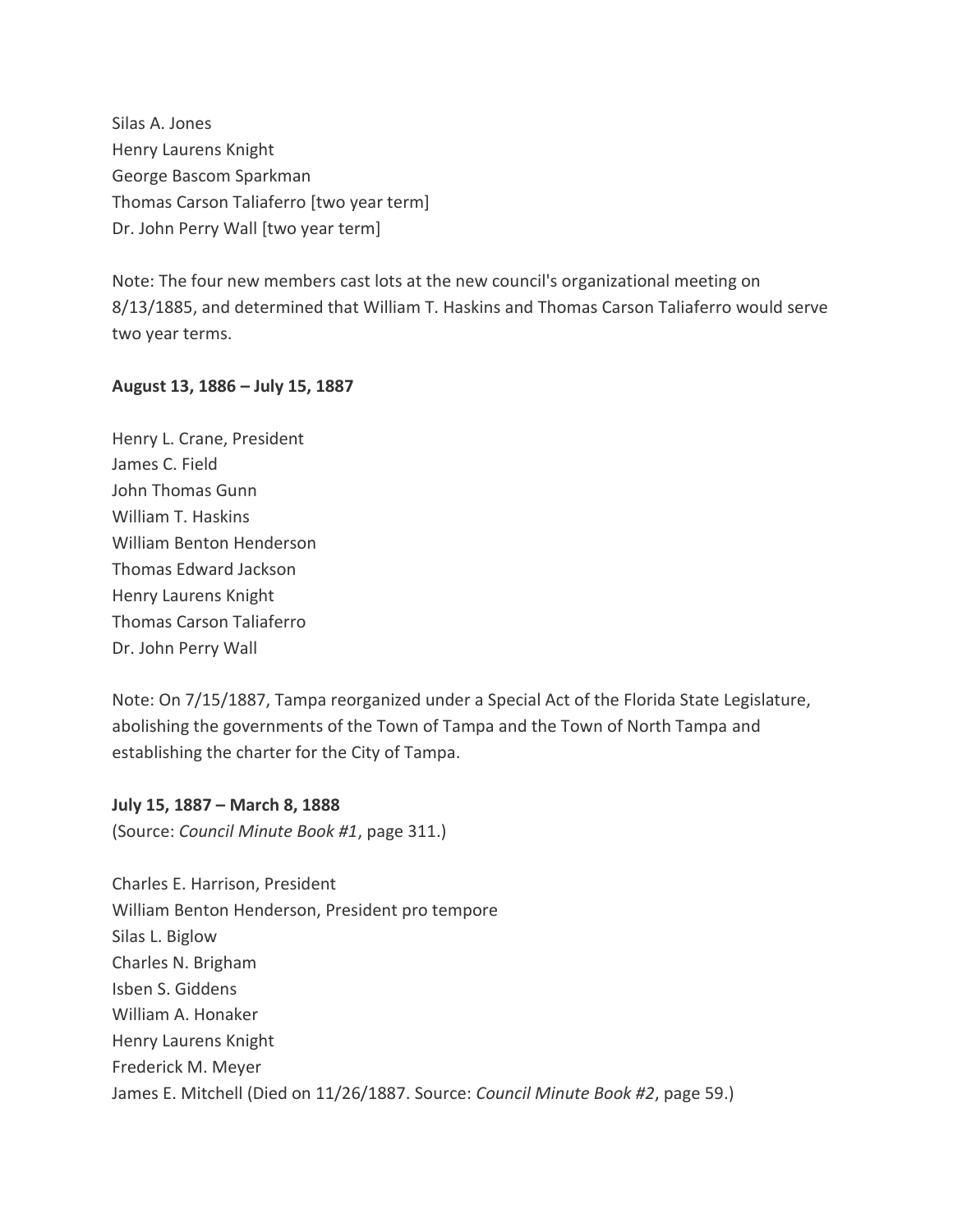Joseph A. Walker Candido Angel Martinez Ybor

## **March 8, 1888 – March 6, 1889**

(Source: *Council Minute Book #2*, Page 76.)

Charles E. Harrison, President Silas L. Biglow, President pro tempore Dr. Hiram M. Bruce George T. Chamberlain Robert Andrew Jackson Thomas Edward Jackson Henry Laurens Knight Frederick M. Meyer Manuel Rodriquez Archibald Ross Dr. John Perry Wall

#### **March 6, 1889 – March 5, 1890**

(Source: *Council Minute Book #2*, page 176.)

Charles E. Harrison, President (Resigned on 7/3/1889.) Frederick M. Meyer, President from 7/17/1889 – 3/5/1890. Chauncey L. Ayres Silas L. Biglow George T. Chamberlain Alfonso Garcia (8/20/1889 –3/5/1890.) William W. Hooper (3/30/1889 –3/5/1890.) Henry Laurens Knight Rafael S. Peña Duff Post Archibald Ross Frederick A. Salomonson

Notes: Charles E. Harrison resigned from the City Council on 7/3/1889. (*Council Minute Book #2*, page 223.) Alfonso Garcia won the special election held on 8/20/1889 to fill his vacancy. (*Council Minute Book #2*, page 238.)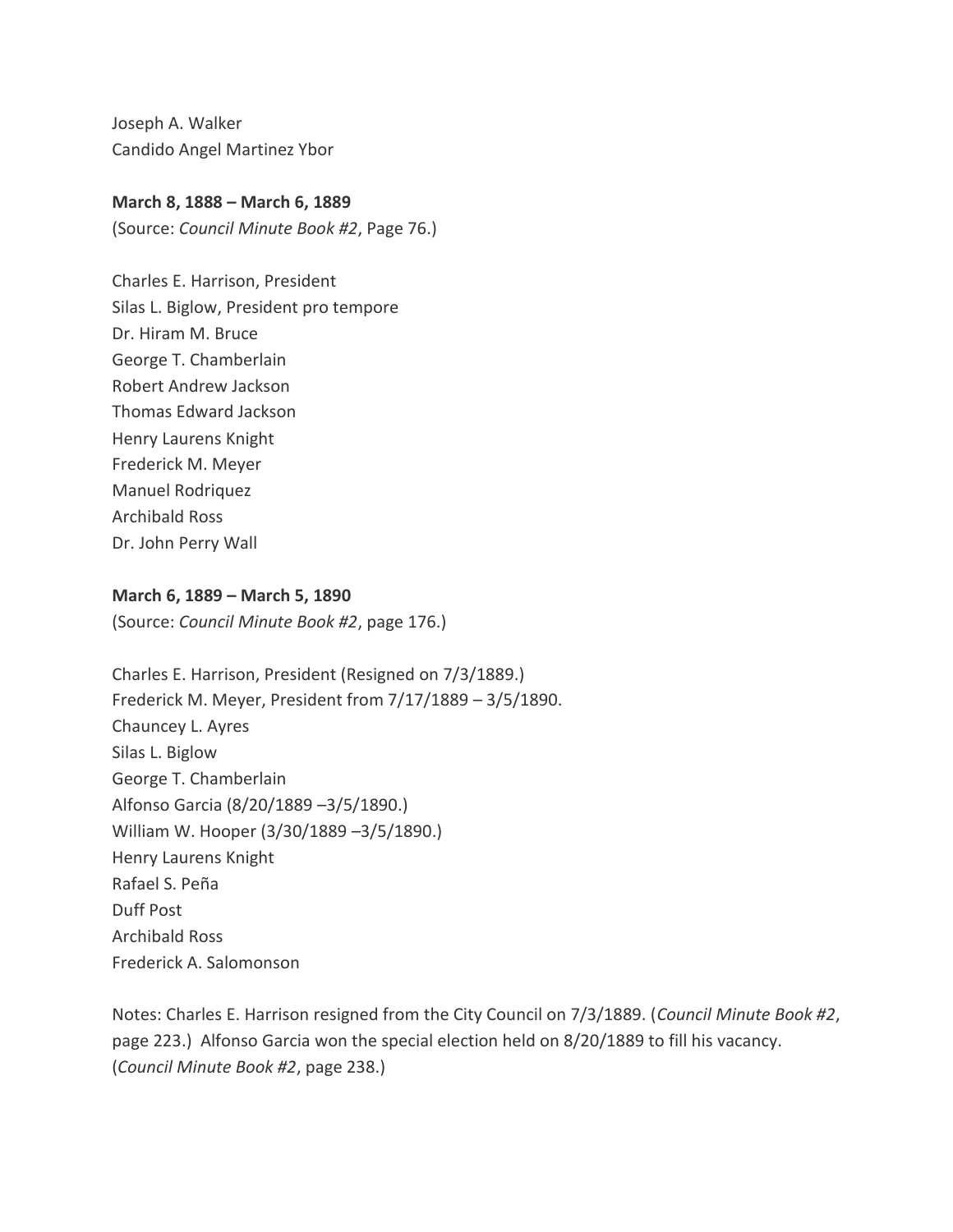The race for the second council seat of the 3rd ward originally resulted in a tie. A special election was held later in the month to fill the vacancy. William W. Hooper won the run– off and was sworn in on 3/30/1889. (*Council Minute Book #2*, page 186.)

## **March 5, 1890 – March 4, 1891**

(Source: *Council Minute Book #2*, page 285.)

Robert F. Webb, President Perry G. Wall, President pro tempore Silas L. Biglow Charles N. Brigham Dr. Hiram M. Bruce (4/2/1890 – 3/4/1891.) Jose Gonzalez Elias George E. Harris David S. Macfarlane John C. Papy Henry H. Scarlett Amos L. Shaw

Note: The race for the second council seat of the 2nd ward originally resulted in a tie. A special election was held later in the month to fill the vacancy. Dr. Hiram M. Bruce won the run– off and was sworn in on 4/2/1890. (*Council Minute Book #2*, page 291.)

## **March 4, 1891 – March 4, 1892**

(Source: *Council Minute Book #2*, page 363.)

William T. Haskins, Sr., President (Resigned from Council on 8/7/1891.) Silas L. Biglow, President from 8/7/1891 – 12/10/1891. (Resigned on 12/10/1891.) Lamont Bailey, President from 12/10/1891– 3/4/1892. (Elected on 9/9/1891.) J.J. Bell Herman Glogowski (Removed on 6/5/1891.) William Benton Henderson Henry Kruse George R. Macfarlane John C. Papy Rafael S. Peña Ramon Rivero y Rivero Archibald Ross (Declared elected on 6/5/1891.)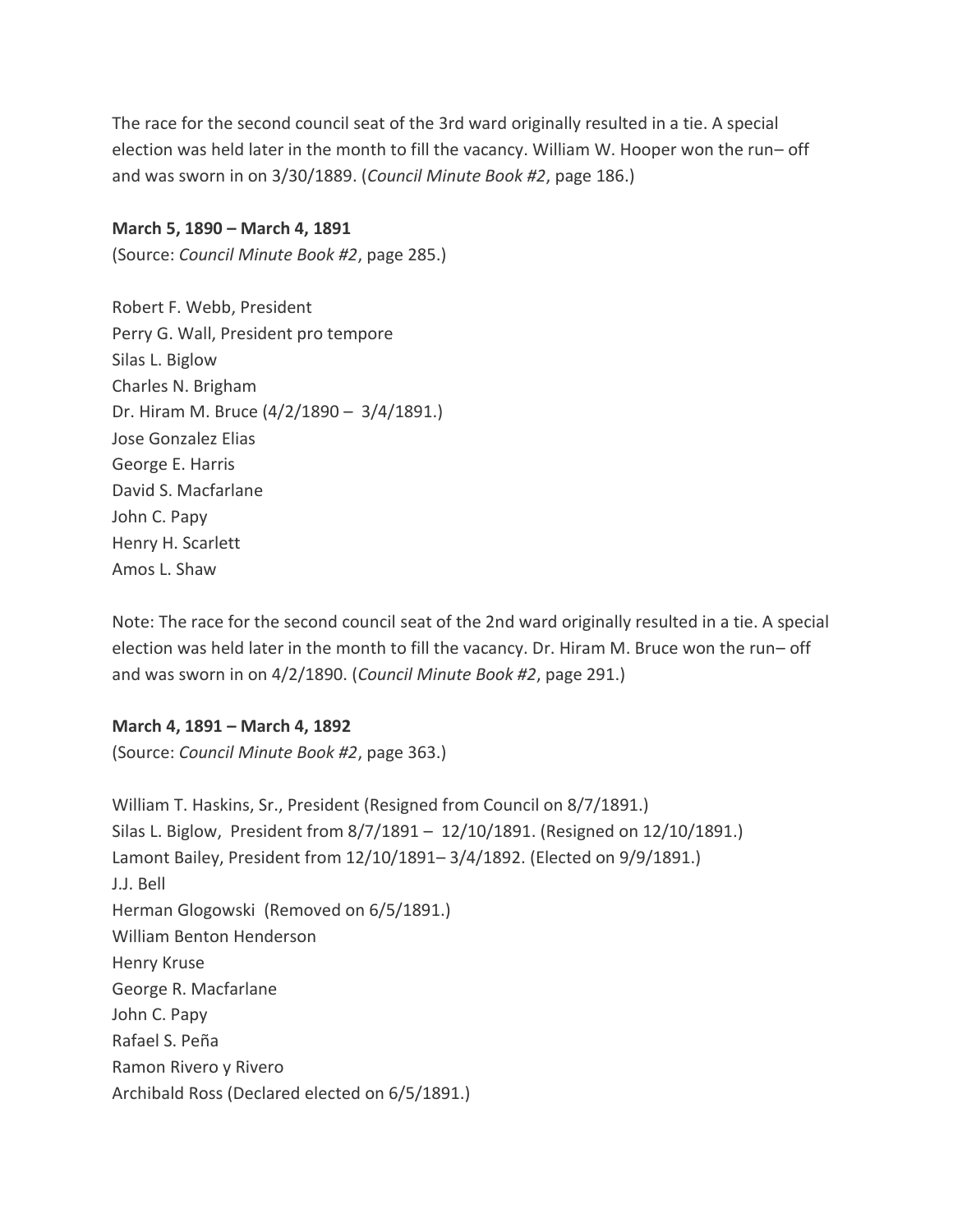George Bascom Sparkman

Notes: Lamont T. Bailey was elected to fill vacancy of William T. Haskins, Sr. on 9/9/1891. (Council Minute Book #2, page 425.)

Silas L. Biglow resigned from the Council on 12/10/1895 to become the first department head of the newly created Sanitation Department. His council seat was left vacant until the municipal elections in March of 1892. *(Council Minute Book #3*, page 25.)

Herman Glogowski's election to the third at– large Council seat was contested by Archibald Ross immediately after the results were announced. The City Council examined and recounted the votes and declared Archibald Ross the official winner on 6/5/1891. (*Council Minute Book #2*, page 401.)

**March 4, 1892 – March 10, 1893** (Source: *Council Minute Book #3*, page 56.)

James C. McNeill, President George T. Chamberlain, President pro tempore Louis G. Cone Isaac S. Craft Henry L. Crane Jose Gomez William H. Kendrick Peter O. Knight James W. Roberts Frederick A. Salomonson John Savarese

# **March 10, 1893 – March 9, 1894**

(Source: *Council Minute Book #3*, page 211.)

James C. McNeill, President George S. Petty, President pro tempore George T. Chamberlain Henry L. Crane Robert W. Easley William H. Kendrick Peter O. Knight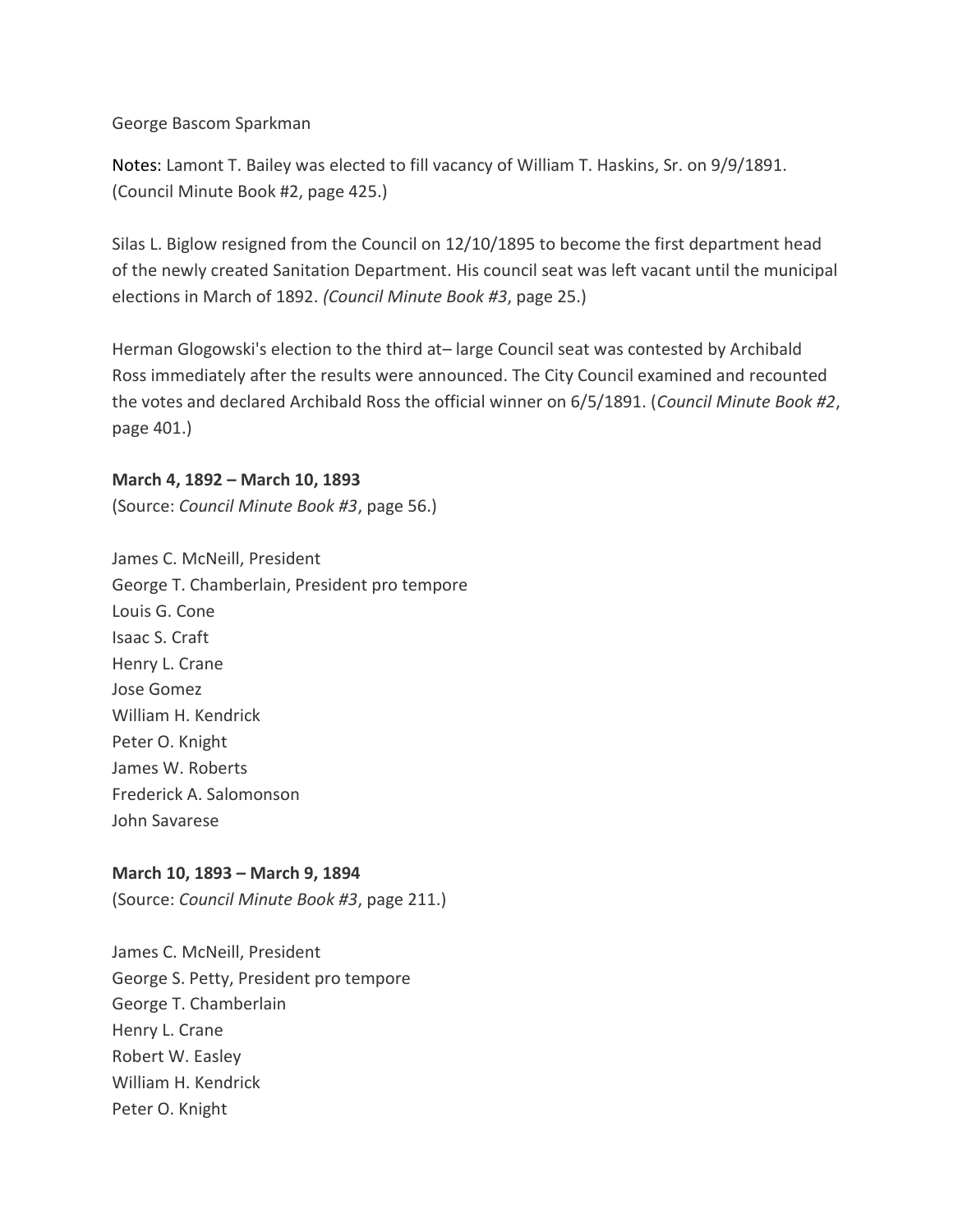John S. McFall Emilio Pons Ramon Rubiera de Armas John Savarese

#### **March 9, 1894 – March 8, 1895**

(Source: *Council Minute Book #3*, pages 414 and 415.)

George S. Petty, President Jesse H. Dorsey, President pro tempore William H. Beckwith Frank Bentley William S. Hancock Ignacio Haya William W. Hooper Mathew B. Macfarlane Adalberto Ramirez Dr. John Perry Wall

Note: Ignacio Haya was elected both at large and for the 4th Ward. It was determined to fill the second seat of the 4th ward by special election. The special election was apparently never conducted.

**March 8, 1895 – June 5, 1896** (Source: *Council Minute Book #4*, page 9.)

Adam C. Moore, President Jesse H. Dorsey, President pro tempore William H. Beckwith Samuel Finley Brengle Louis G. Cone James N. Holmes William W. Hooper John S. McFall Emilio Pons Adalberto Ramirez Perry G. Wall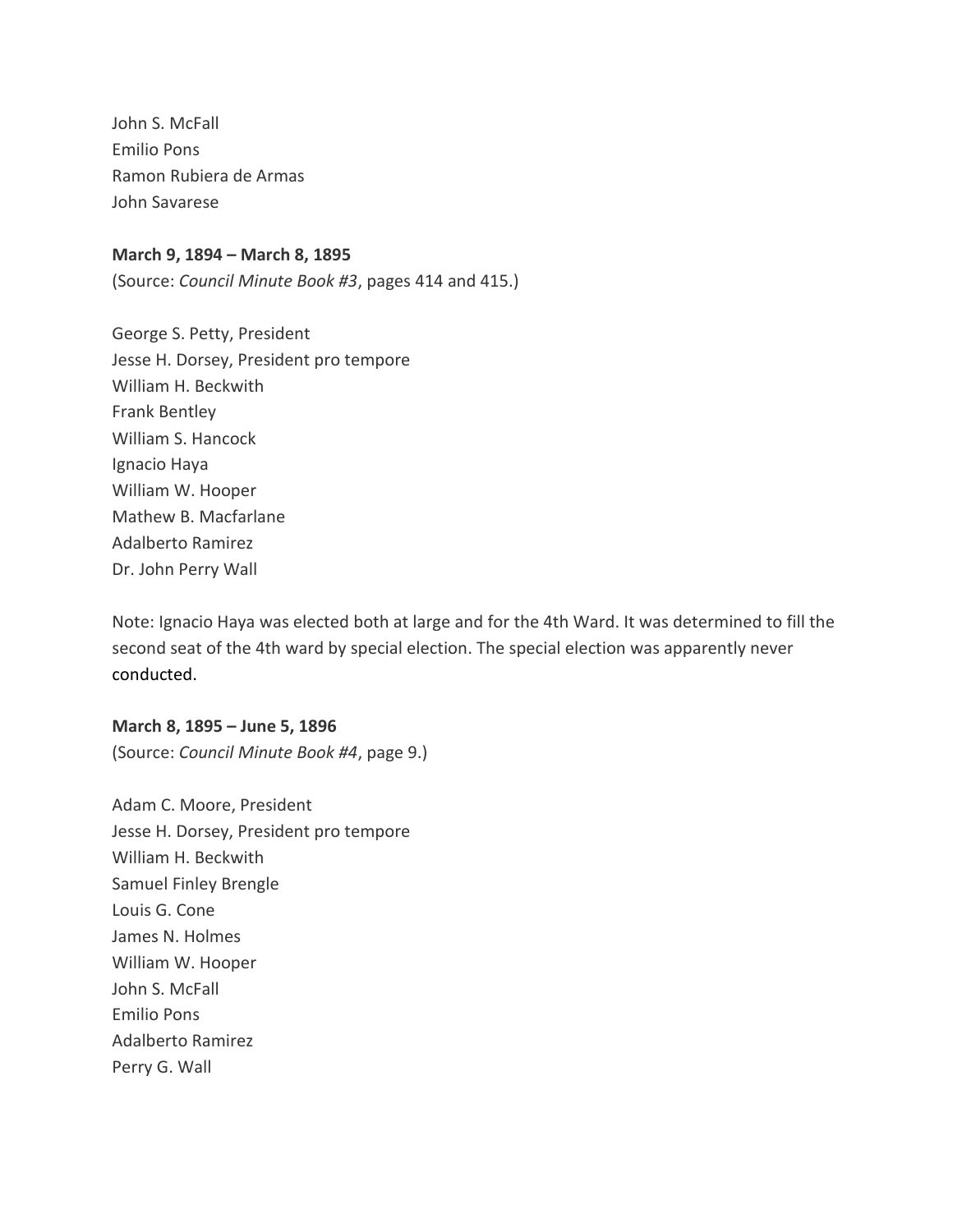#### **June 5, 1896 – June 5, 1898**

(Source: *Council Minute Book #4*, page 179.)

Adam C. Moore, President Horace H. Kinyon, President pro tempore William H. Beckwith Samuel Finley Brengle William J. Dombrowsky Jesse H. Dorsey James N. Holmes John S. McFall Emilio Pons Thomas W. Ramsey Louis L. Spafford

#### **June 8, 1898 – June 8, 1900**

(Source: *Council Minute Book #4*, page 406.)

Frank Bruen, President W. Lesley Brown, President pro tempore William H. Frecker James N. Holmes Henry Kruse Oscar Manrara Selwyn R. Morey Joel B. Phillips Ramon Rubiera de Armas Curren Elmore Webb Francis Lyman Wing

#### **June 8, 1900 – June 4, 1902**

(Source: *Council Minute Book #5*, page 267.)

Adam C. Moore, President William H. Frecker, President pro tempore A.B. Ballard John Corbera Lee Dekle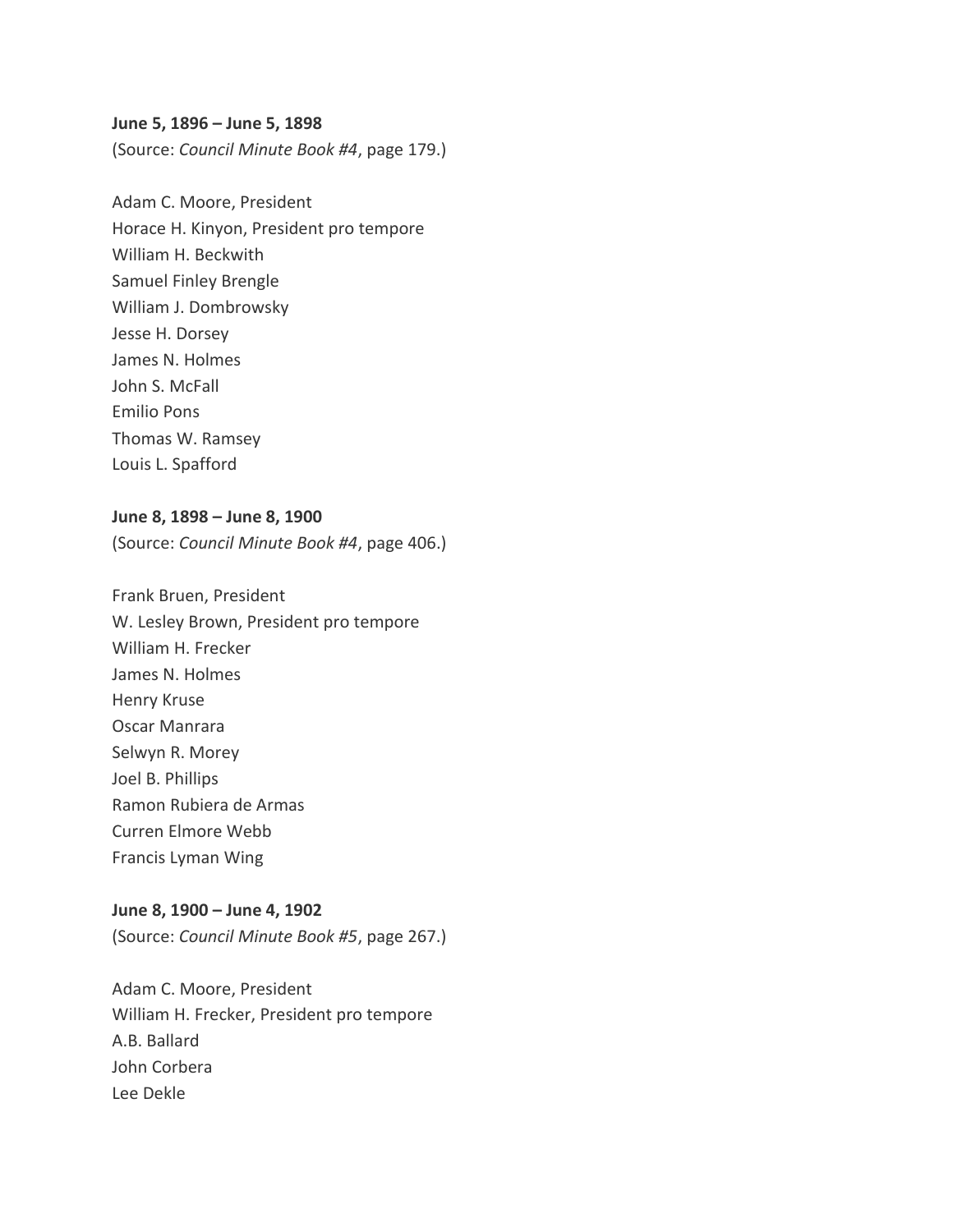Emmett M. Greeson John C. Griswell Edward D. Hobbs Samuel L. Lowry (Resigned on 1/18/1901.) William G. Mason Tucker Savage (Elected by City Council on 1/18/1901 to fill vacancy. Source: *Council Minute Book #5*, page 383.) Jose Fernandez Valdez

#### **June 5, 1902 – June 5, 1904**

(Source: *Council Minute Book #6*, page 78.)

Arthur W. Cuscaden, President Isaac S. Craft, President pro tempore Maximo Caras Rufus A. Crowell Harry Howard Philip Licata Leon Meriwether Austin C. Ordway Amos L. Shaw (Resigned on 5/10/1903.) Arthur D. Whaley W.D. Wiggins John R. Williams (Filled vacancy of Amos L. Shaw beginning on 5/22/1903. Source: *Council Minute Book #6*, page 236.)

**June 5, 1904 – June 7, 1906** (Source: *Council Minute Book #6*, page 386.)

Curren Elmore Webb, President W.D. Wiggins, President pro tempore James Robert Dekle Michael C. Foley Thomas C. Folsom Henry Clay Giddens John Thomas Gunn John Percy Hardee Ernest W. Monrose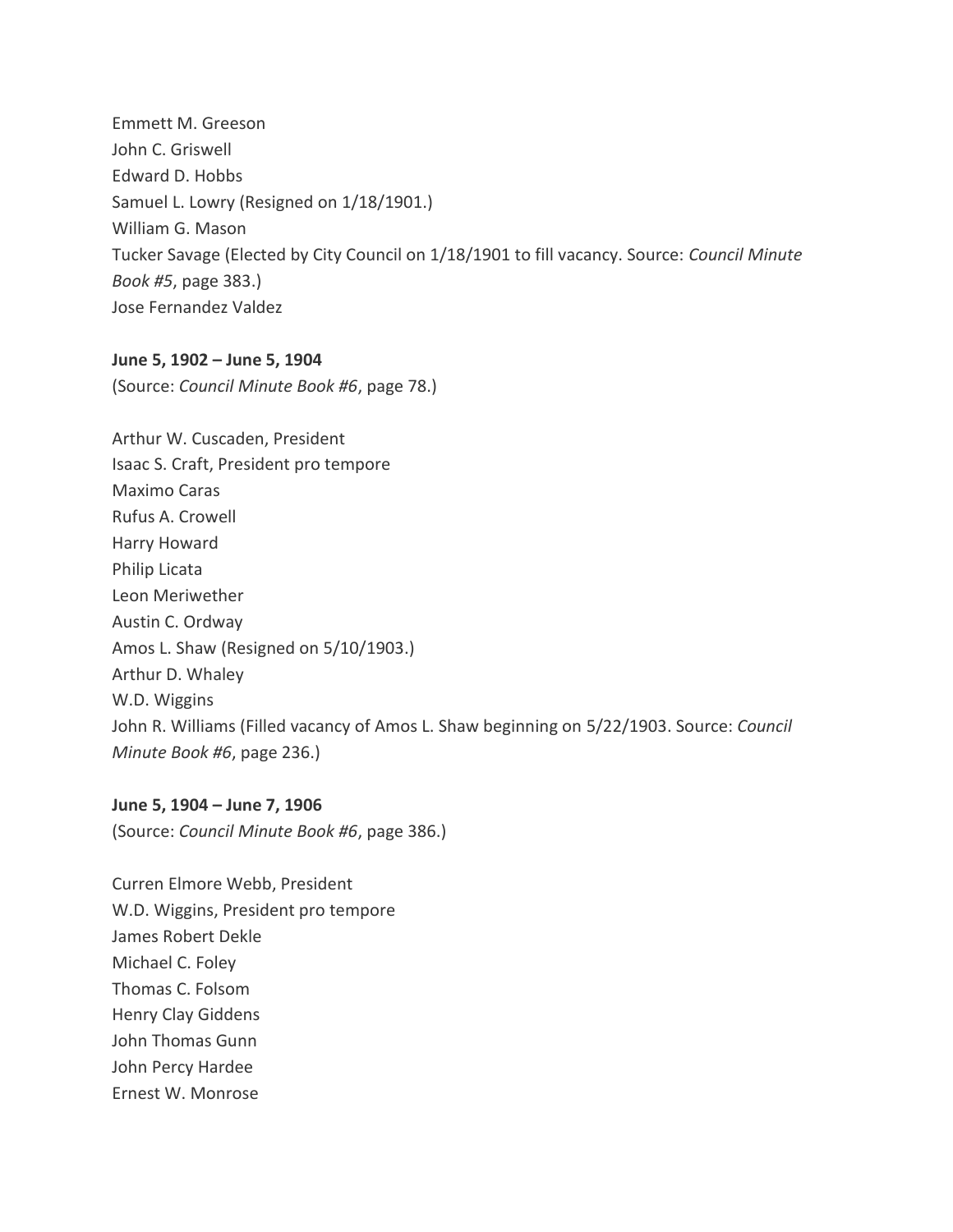Walter L. Parker Joel B. Phillips

## **June 8, 1906 – June 4, 1908**

(Source: *Council Minute Book #7*, page 154.)

Hubert D. King, President Edwin C. Blake, President pro tempore John T. Blackman W. Lesley Brown Harry Burke (Elected on 4/2/1907 to fill the vacancy of William Fraser Himes. Source: *Council Minute Book #7*, page 279.) John Thomas Gunn William Fraser Himes (Resigned on 3/26/1907.) Currie J. Hutchinson Henry Kruse Irving B. Miller James A. Roberts Carlos Toro

## **June 5, 1908 – June 6, 1910**

(Source: *Council Minute Book #7*, page 464.)

W. Lesley Brown, President John Thomas Gunn, President pro tempore James E. Etzler (Expelled on 10/9/1908.) Offim Falk (Elected on 10/27/1908. Filled the vacancy of James E. Etzler. Source: *Council Minute Book #9*, page 60.) Charles T. Friend William J. Houlihan Phillip Licata Herman H. Regener Ramon Sierra, Jr. Thomas B. Smith Carlos Toro A. Fred Turner

**June 7, 1910 – June 5, 1912**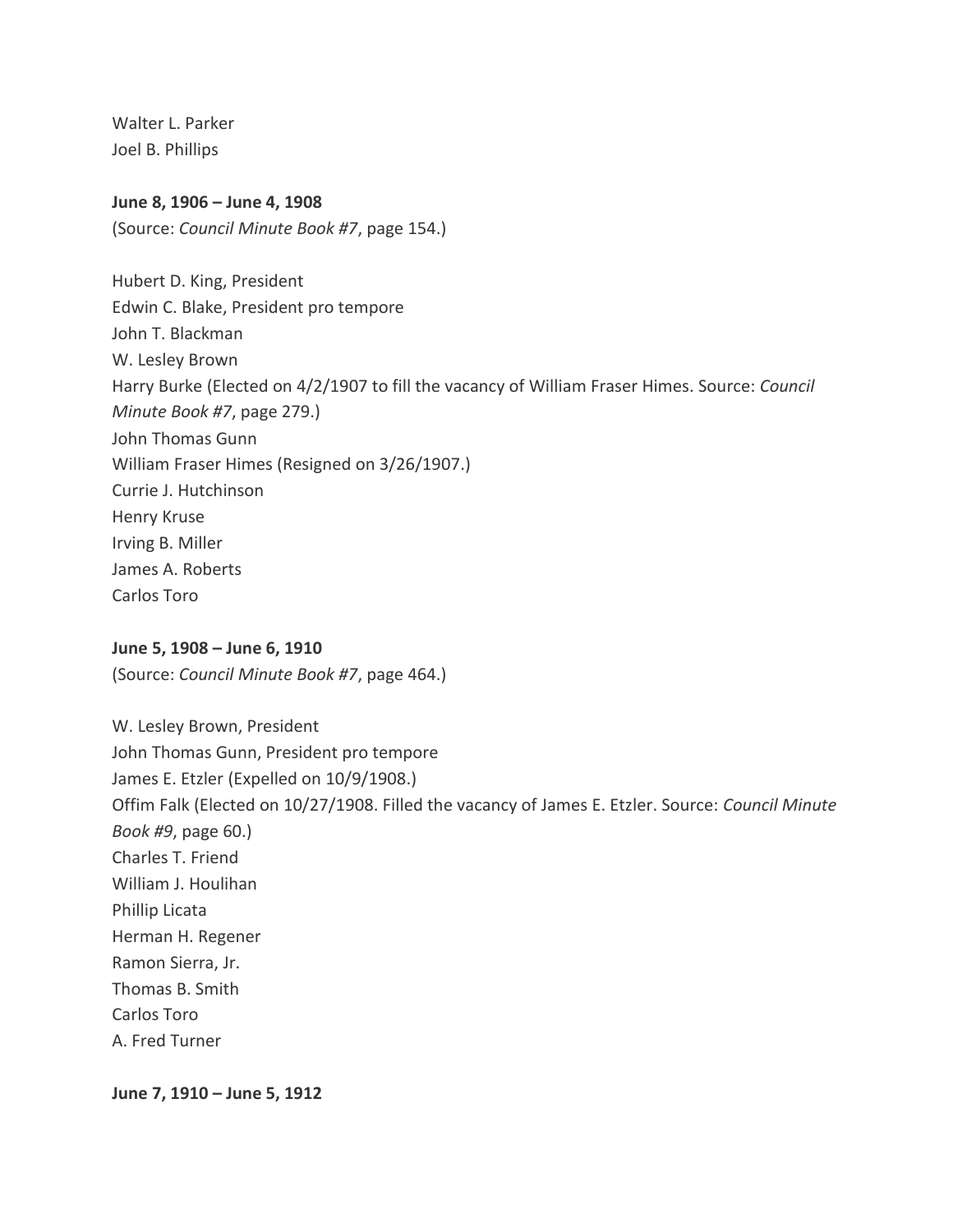(Source: *Council Minute Book #9*.)

Fred W. Ball, President William James Barritt William J. Chambers (Elected to fill vacancy left by Lawrence J. Cooper on  $1/17/1911$ .) Lawrence J. Cooper (Resigned on 12/20/1910.) Henderson C. Durham Offim Falk Paul H. Herndon William J. Houlihan Henry W. Johnson Phillip Licata James B. Phillips Herman H. Regener

## **June 6, 1912 – June 4, 1914**

(Source: *Council Minute Book #10*, page 251.)

Fred W. Ball, President James B. Anderson (Elected to replace William J. Houlihan on 4/29/1914.) William R. Bartlett William J. Chambers Nunzio DiMaggio Henderson C. Durham James E. Etzler Offim Falk

William J. Houlihan (Died on 3/23/1914.) Erwin R. Murray Pedro G. Ramos John Walter Smith

#### **June 5, 1914 – June 5, 1916**

(Source: *Council Minute Book #11*, page 115.)

Fred W. Ball, President James B. Anderson William R. Bartlett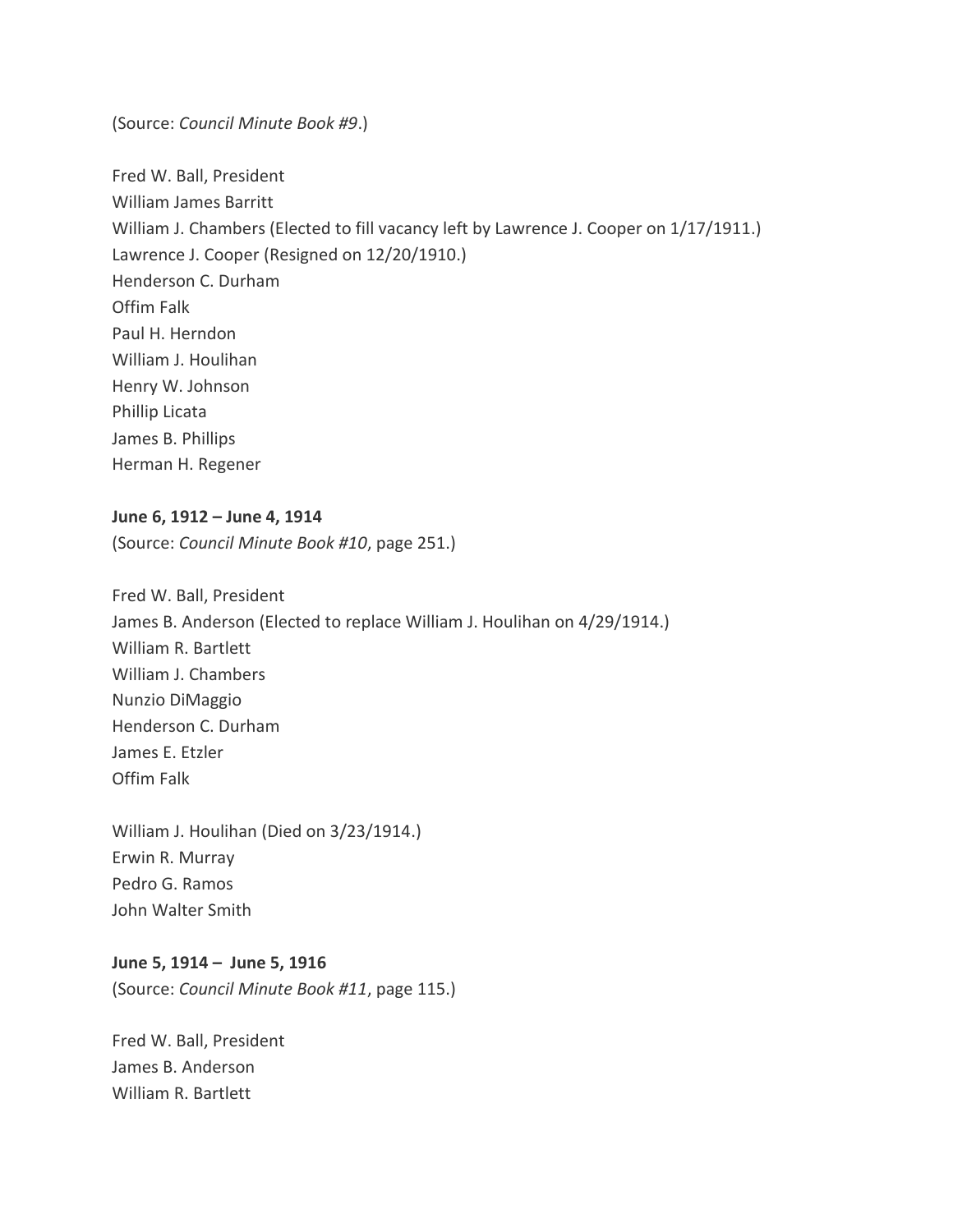William J. Chambers Nunzio DiMaggio James E. Etzler G. T. Henderson Henry P. Kennedy Erwin R. Murray Pedro G. Ramos John Walter Smith

#### **June 6, 1916 – June 10, 1920**

(Sources: *Council Minute Book #11*, page 470; *Council Minute Book #12*, pages 246– 247.)

Fred W. Ball, President James B. Anderson James E. Etzler John R. Fielding G. T. Henderson Henry P. Kennedy Henry R. Lightfoot Erwin R. Murray Pedro G. Ramos Dr. David E. Saxton Ramon Sierra, Jr.

Note: An election was held on 6/4/1918 and all members were reelected with no changes.

**June 11, 1920 – January 4, 1921** (Source: *Council Minute Book #12*, page 623.) G.T. Henderson, President Barton H. Smith, President pro tempore Edwin A. Blanchard James N. Bryan James E. Etzler (Died on 6/24/1920.) Adolf N. Goldstein (Elected to replace James E. Etzler on 6/29/1920.) Henry P. Kennedy Erwin R. Murray Pedro G. Ramos Henry A. Raymond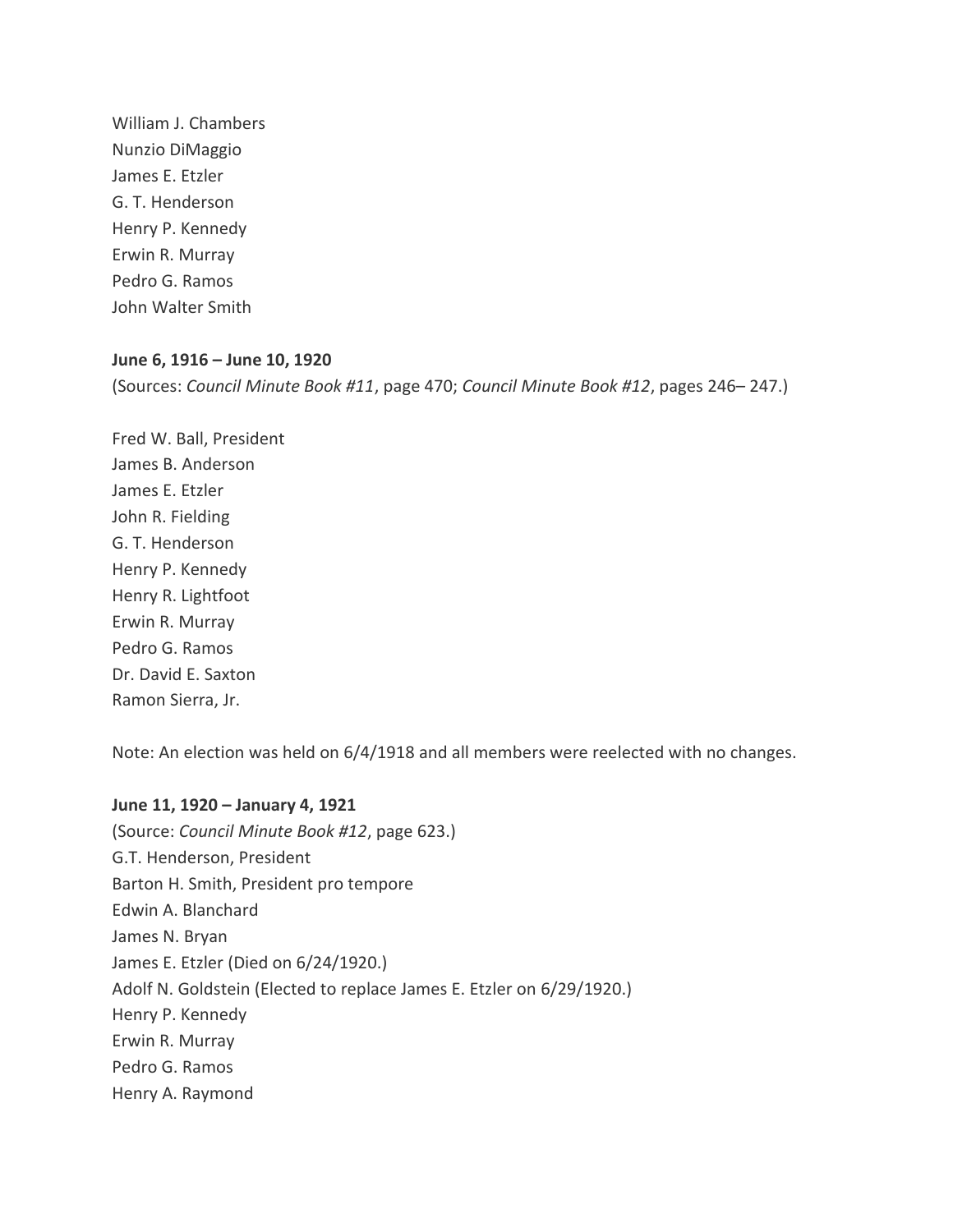Clemente Sendoya Henry A. West

Note: In October of 1920 Tampa citizens voted in the Commission – Manager form of government which took effect in January of 1921.

# **January 4, 1921 – January 3, 1922**

(Source: *Council Minute Book #13*, page 132.)

Charles H. Brown, Mayor Commissioner William James Barritt, Mayor Commissioner pro tempore William A. Adams Victor V. Sharpe Henry E. Snow

# **January 3, 1922 – January 8, 1924**

(Source: *Council Minute Book #13*, page 372.)

Charles H. Brown, Mayor Commissioner William James Barritt, Mayor Commissioner pro tempore William A. Adams Dr. Sumter Lowry James McCants

## **January 8, 1924 – January 3, 1928**

(Source: *Council Minute Book #14*, page 84.) Perry G. Wall, Mayor Commissioner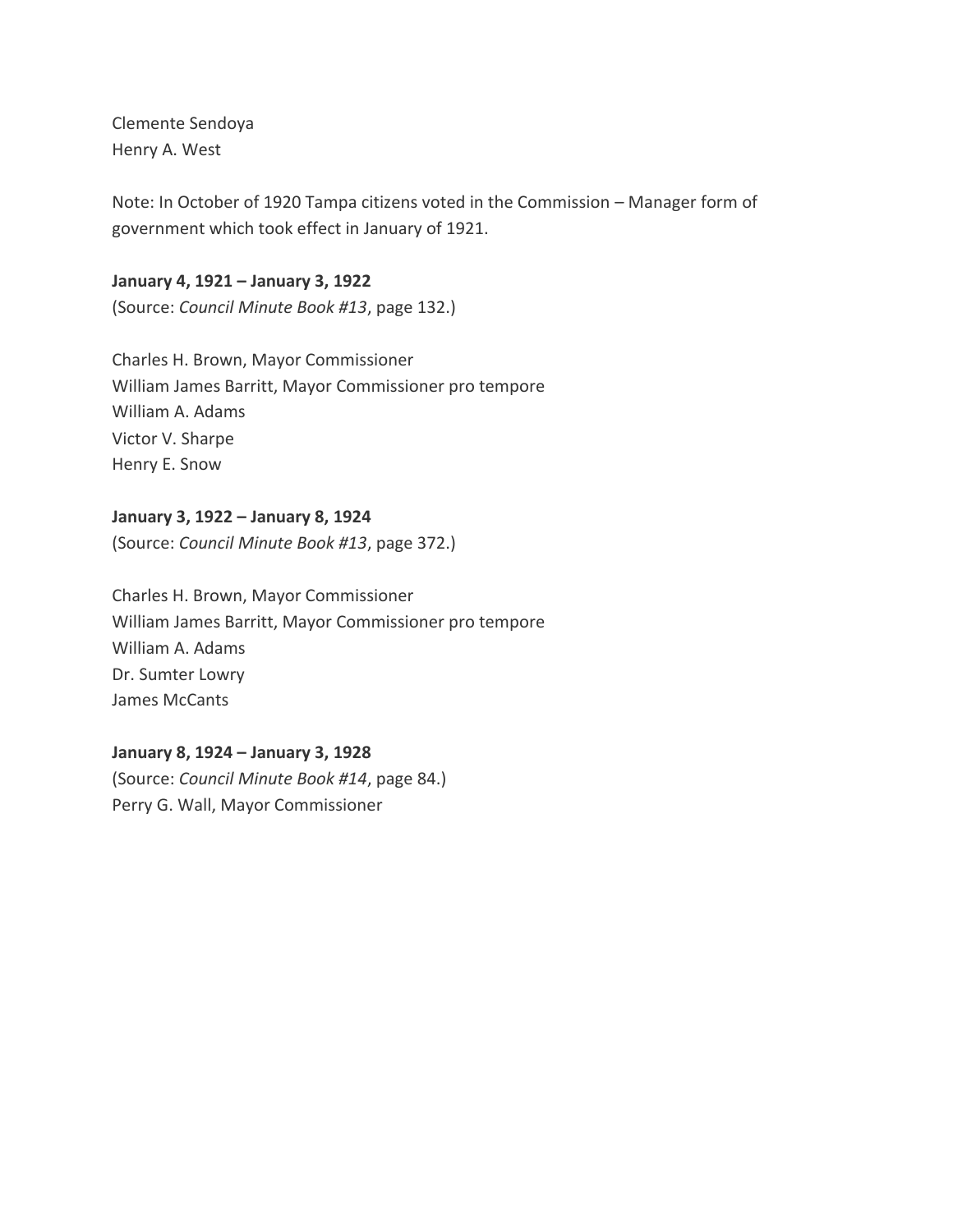William James Barritt, Mayor Commissioner pro tempore William A. Adams Dr. Sumter Lowry James McCants

#### **January 3, 1928 – January 24, 1928**

(Source*: Council Minute Book #15*, page 325.)

D.B. McKay, Mayor Commissioner Dr. Charles William Bartlett Thomas N. Henderson Dr. Sumter Lowry James McCants

Note: Tampa citizens voted back the Mayor– Council form of government which took effect in January of 1928. The new council was called the Board of Representatives.

#### **January 24, 1928 – November 7, 1929**

(Source: *Council Minute Book #15*, page 336.)

Thomas N. Henderson, President Walter H. Campbell, President pro tempore William J. Bailey H. Byron Broach Albert E. Edwards Benjamin Harrison Emerson Joseph W. Frazier J. Kenneth Hamilton Adolf N. Goldstein Antonio Reina Clemente Sendoya J. MacDonell Thompson (Appointed on 6/25/1929 to fill S. Boteler Thompson's vacancy. Source: *Council Minute Book #16*, page 154.) S. Boteler Thompson (Died on 6/17/1929.)

**November 8, 1929 – November 3, 1931**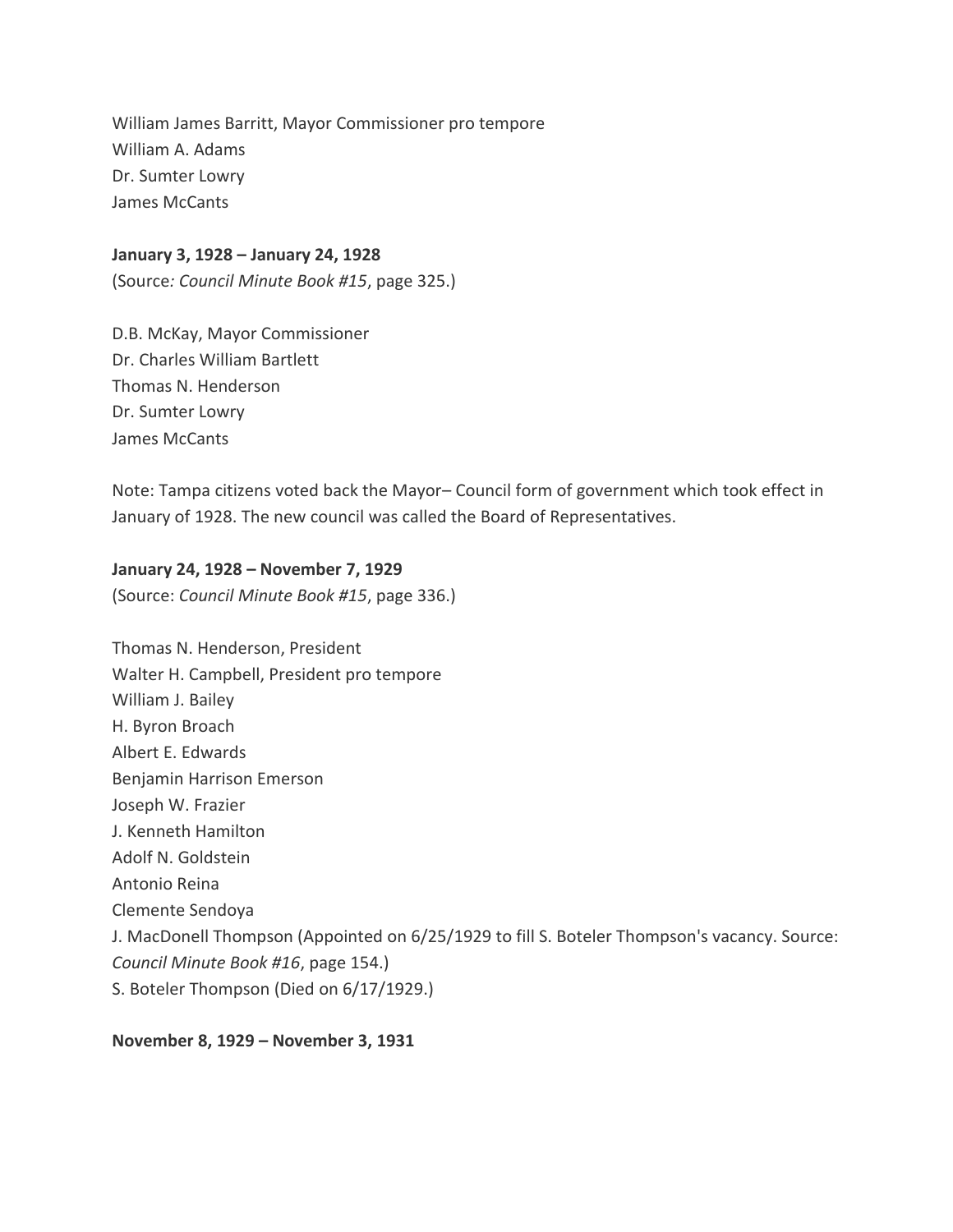(Source: *Council Minute Book #16*, page 263.)

Thomas N. Henderson, President J. MacDonell Thompson, President pro tempore William J. Bailey H. Byron Broach Walter H. Campbell Benjamin Harrison Emerson Joel A. Epps (Elected on 6/12/1930 to fill Hamilton's vacancy. Source: *Council Minute Book* #16, page 427.) Joseph W. Frazier J. Kenneth Hamilton (Died on 4/6/1930.) Curtis Hixon Nick Chillura Nuccio John Pacheco Dr. Victor M. Rosenthal

## **November 3, 1931 – November 6, 1933**

(Source: *Council Minute Book #17*, page 267.)

Walter H. Campbell, President Albert D'Arpa H. Byron Broach Benjamin Harrison Emerson Joel A. Epps Joseph W. Frazier Curtis Hixon Nick Chillura Nuccio John Pacheco Robert L. Ragan Dr. Victor M. Rosenthal J. MacDonell Thompson

## **November 7, 1933 – November 12, 1935**

(Source: *Council Minute Book #18*, page 392.)

Walter H. Campbell, President Albert D'Arpa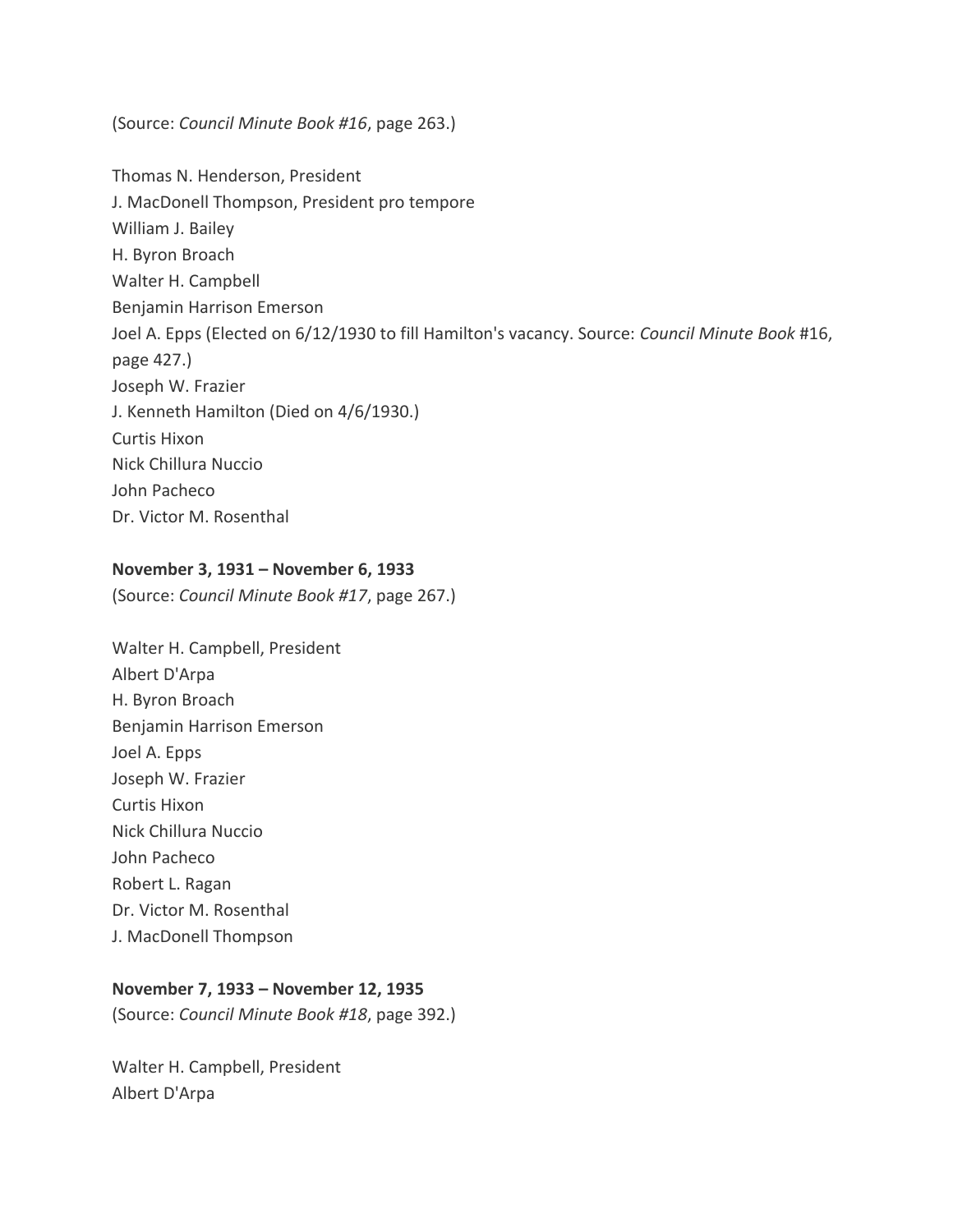Benjamin Harrison Emerson

Joel A. Epps Joseph W. Frazier Curtis Hixon Daniel W. Hudgings, Jr. Nick Chillura Nuccio John Pacheco Robert L. Ragan Dr. Victor M. Rosenthal William D.F. Snipes

## **November 12, 1935 – November 2, 1937**

(Source: *Council Minute Book #20*, page 165.)

Benjamin Harrison Emerson, President Frank Cannella (Elected on 2/23/1937 to fill Nuccio's vacancy. Source: *Council Minute Book #21*, page 165.) Albert D'Arpa Joel A. Epps Dr. Henry M. Faver Curtis Hixon Daniel W. Hudgings Nick Chillura Nuccio (Resigned on 12/8/1936 to run for the Hillsborough County Board of County Commissioners. Source: *Council Minute Book #21*, page 91.) John Pacheco Robert L. Ragan Dr. Victor M. Rosenthal William D.F. Snipes Cleo C. Watson

## **November 2, 1937 – November 7, 1939**

(Source: *Council Minute Book #22*, page 22.)

William D.F. Snipes, President Albert D'Arpa, Vice President Frank Cannella Benjamin Harrison Emerson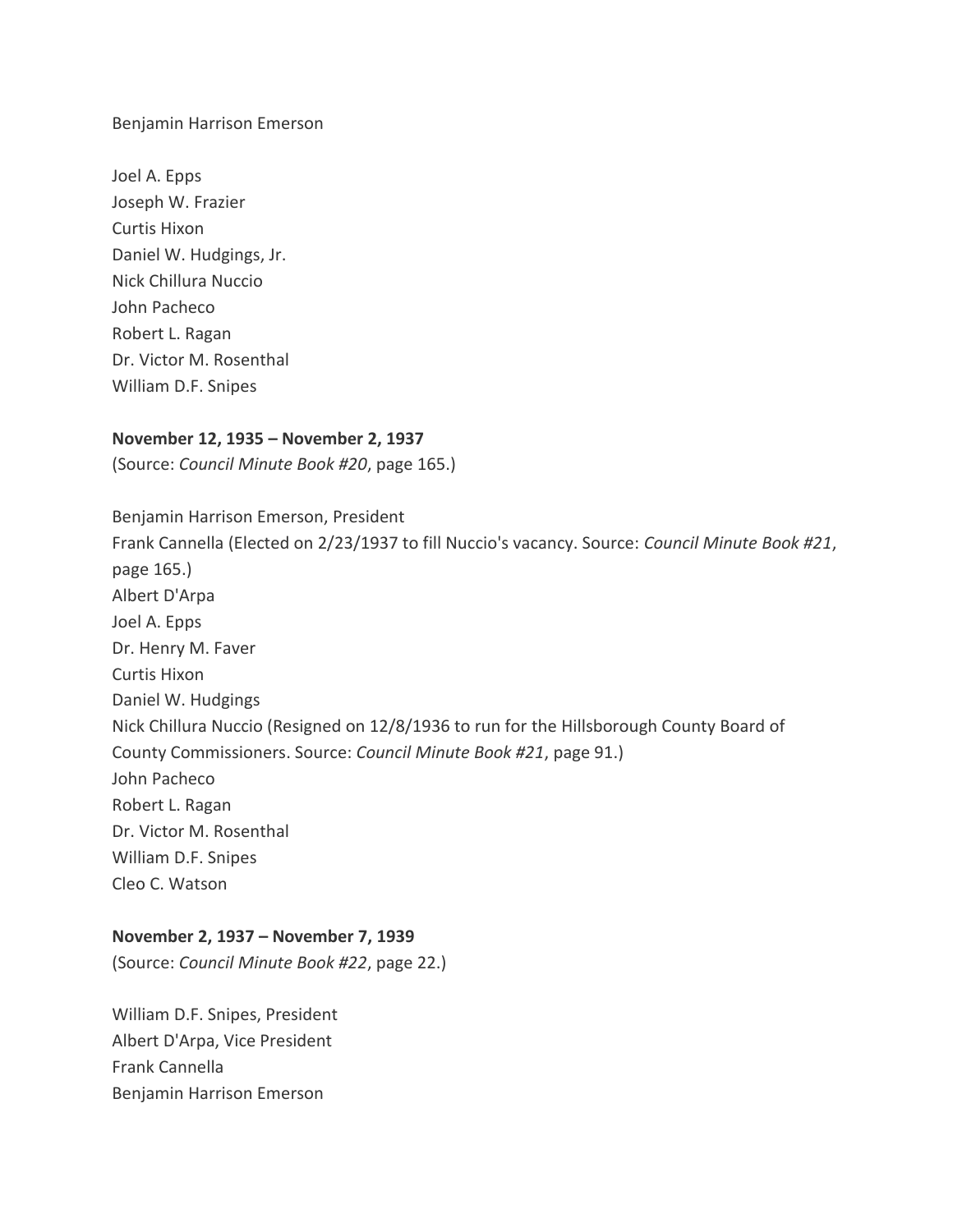Joel A. Epps Dr. Henry M. Faver Charles Ward Latimer H. Dorsey McMichael (Appointed by Mayor Chancey on 6/20/1939. Source: *Council Minute Book 23*, page 243.) Denver C. Morton John Pacheco Robert L. Ragan Dr. Victor M. Rosenthal Cleo C. Watson (Resigned on 6/6/1939. Source: *Council Minute Book 23*, page 223.)

#### **November 7, 1939 – November 12, 1941**

(Source: *Council Minute Book #23*, page 426.)

William D.F. Snipes, President Albert D'Arpa, Vice President Frank Cannella William A. Crosby William H. Frecker Charles Ward Latimer H. Dorsey McMichael John P. Minton Denver C. Morton John Pacheco Robert L. Ragan Dr. Victor M. Rosenthal

#### **November 12, 1941 – November 9, 1943**

(Source: *Council Minute Book #25*, page 366.)

Dr. Victor M. Rosenthal, President Albert D'Arpa, President Pro tempore Frank Cannella William A. Crosby William H. Frecker Henry Garcia Joseph B. Klay Charles Ward Latimer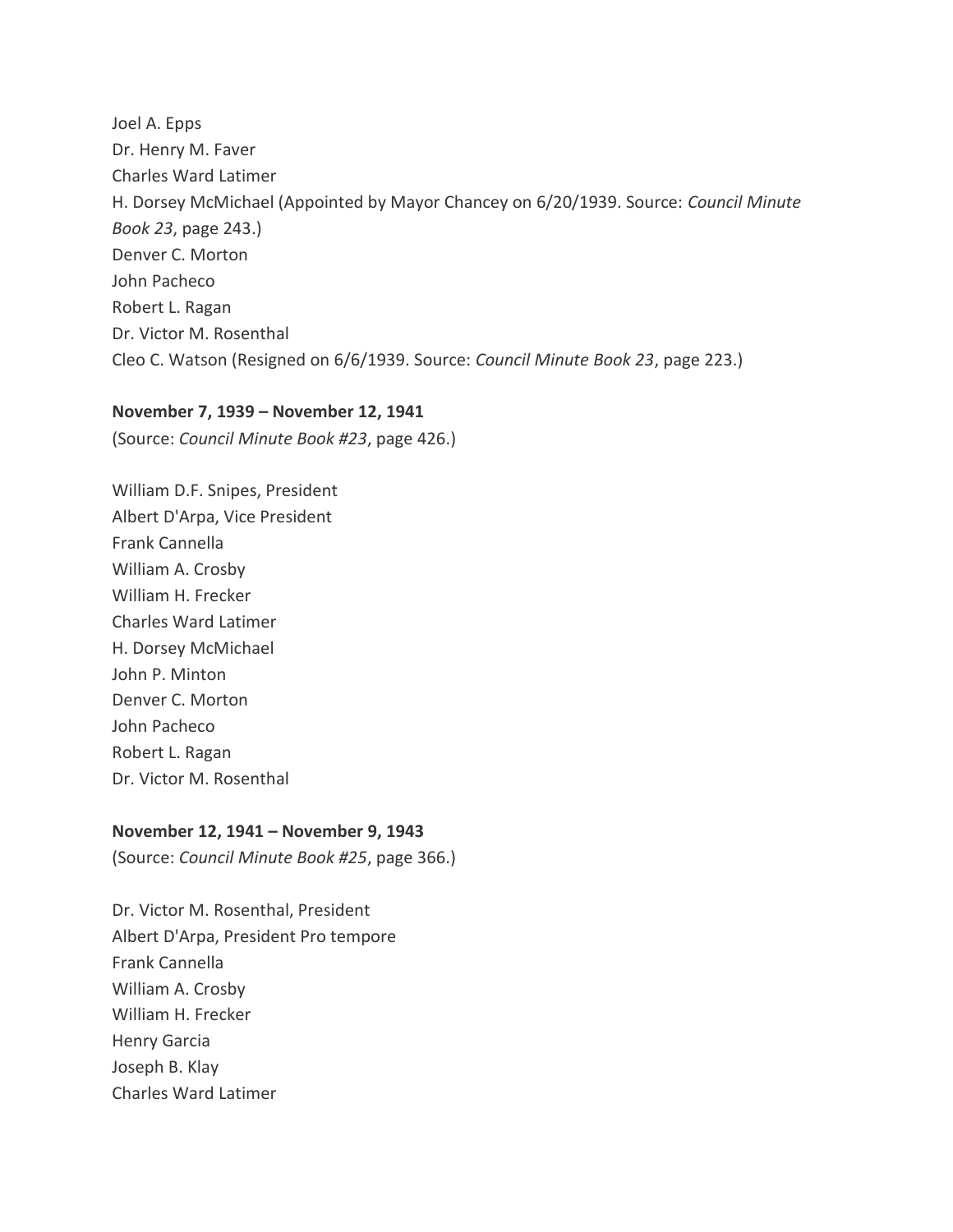H. Dorsey McMichael John P. Minton Julio Pelaez Robert L. Ragan

#### **November 9, 1943 – November 5, 1945**

(Source: *Council Minute Book #27*, page 12.)

Dr. Victor M. Rosenthal, President Charles Ward Latimer, Vice President Albert D'Arpa Frank Cannella William A. Crosby Henry Garcia Joseph B. Klay Dorsey McMichael Lee O'Neal Julio Pelaez Ramiro Tamargo Oliver L. Wade

#### **November 6, 1945 – November 3, 1947**

(Source: *Council Minute Book #29*, pages 41– 42.)

Halbert R. Whitehead, President Joseph C. Bondi, Vice President Daniel W. Boyette James B. Pickard Ramon Fernandez Rey George T. Taylor Austin H. Young

Note: In a revision of the Tampa City Charter approved by the State Legislature and voters in the City of Tampa in 1945, the number of seats on the Board of Representatives was changed from twelve individual districts to seven at-large districts. The new revision also changed the terms of representatives from two years to four years which took effect in the 1947 elections.

**November 4, 1947 – November 13, 1951**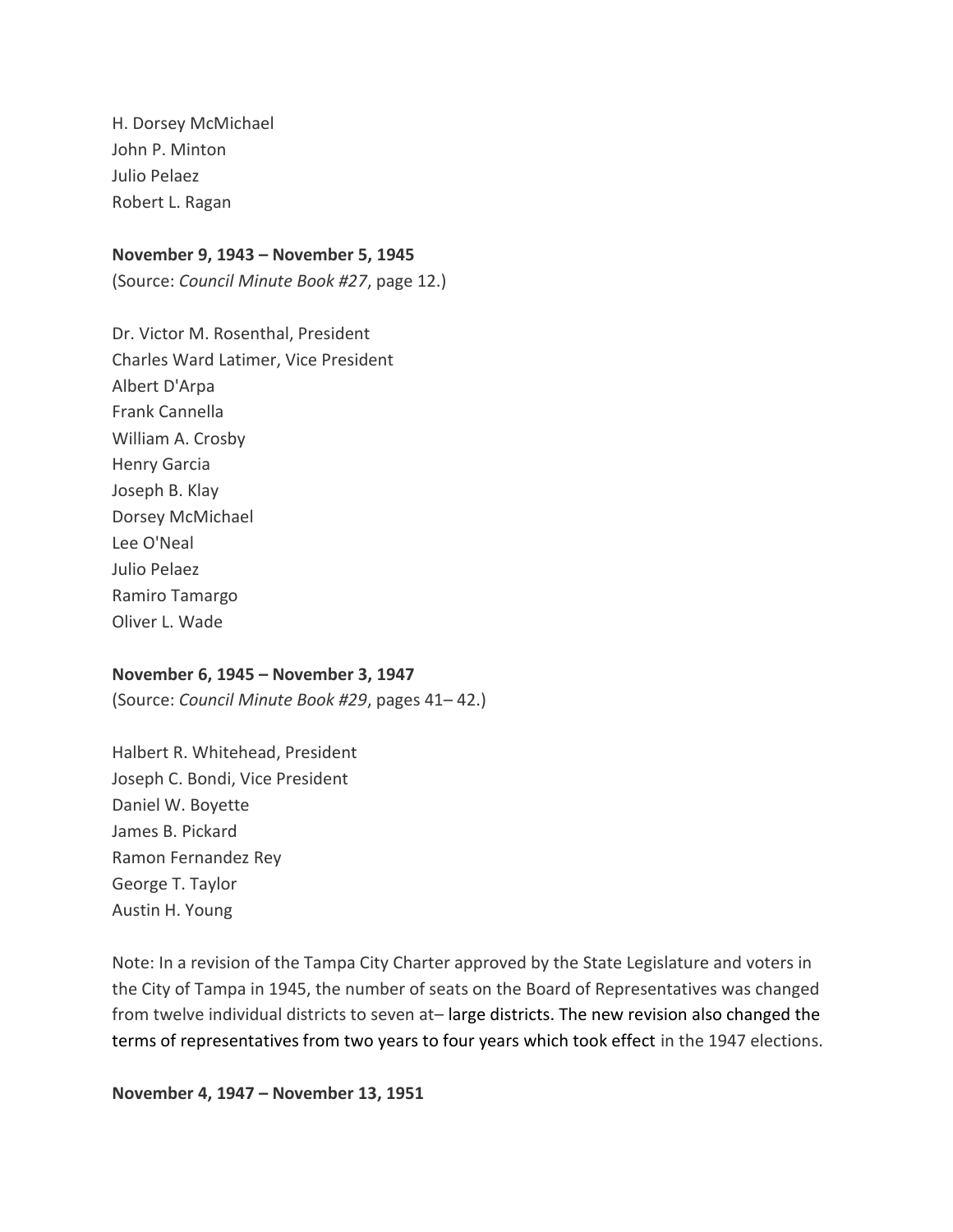(Source: *Council Minute Book #31*, page 249.)

Halbert R. Whitehead, Chairman Austin H. Young, Vice Chairman Henry Garcia Clayton M. Hammond Julio Palaez P. Joseph Rodrigez Benito Vigo

#### **November 13, 1951 – July 7, 1953**

(Source: *Council Minute Book #35*, page 477.)

Halbert R. Whitehead, Chairman L. Beecher McSwain, Chairman Pro– tempore Lee Duncan Henry Garcia Lee O'Neal P. Joseph Rodrigez William L. Stark

#### **July 7, 1953 – November 1, 1955**

(Source: *Council Minute Book #37*, page 320.) Halbert R. Whitehead, Chairman L. Beecher McSwain, Chairman Pro– tempore Douglas Belden Lee Duncan Henry Garcia Lee O'Neal Stuart N. Phillips P. Joseph Rodrigez William L. Stark William Douglas West Junie Lee Young, Jr.

Note: Due to the annexation of Sulphur Springs, Rocky Point and the surrounding areas on 4/28/1953, four new districts were added to the Board of Representatives. A special election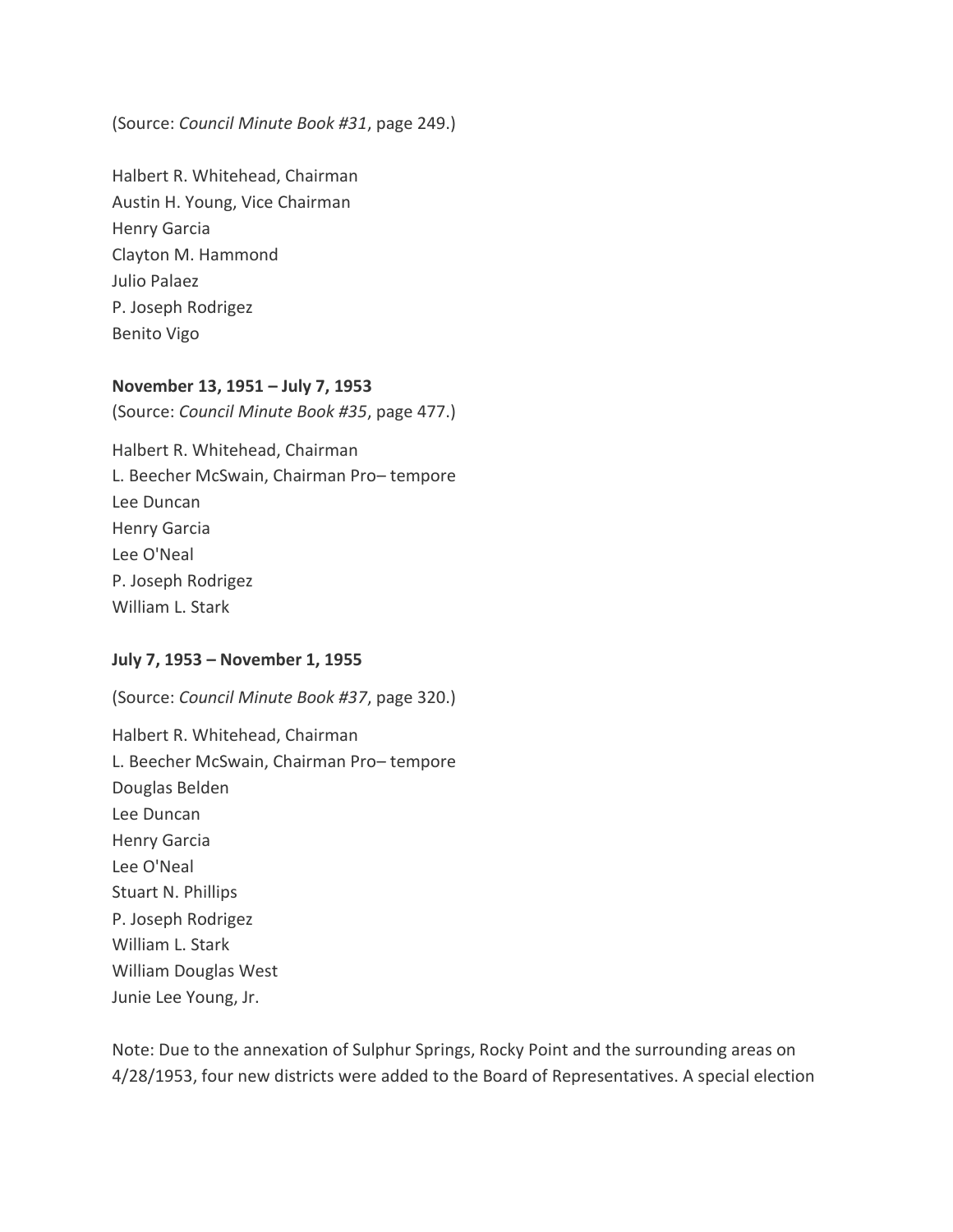was held on 6/16/1953 to fill these seats. In 1955 new districts were drawn reducing the number of seats once again to seven.

# **November 1, 1955 – October 1, 1959**

(Source: *Council Minute Book #41*, page 302.)

Junie Lee Young, Jr., Chairman from 11/1/1955 – 5/21/1956. (Acting Mayor from 5/21/1956 – 10/2/1956.) William Douglas West, Vice Chairman from 11/1/1955 – 10/2/1956. Chairman from 10/2/1956  $-10/1/1959.$ James V. Minardi, Vice Chairman from 10/2/1956 – 10/1/1959. Richard P. Bacon (Elected on 9/27/1956 to fill vacancy.) Lee Duncan Olin Huffman L. Beecher McSwain William B. Myers

Note: Mayor Curtis Hixon died in office on 5/21/1956. Junie Lee Young, Jr., was immediately sworn in as Acting Mayor according to the existing rules of succession. Mr. Young subsequently resigned from the Council in order to run as a candidate for mayor in the special municipal election held on 9/27/1956. His vacant seat on the council was also filled in this election. The Council reorganized during its 10/2/1956 meeting. (Source: *Council Minute Book #43*, page 147.)

## **October 1, 1959 – October 1, 1963**

(Source: *Council Minute Book #49*, page 254.)

William Douglas West, Chairman Richard P. Bacon, Vice Chairman Lloyd Copeland Lee Duncan Sam Mirabella William B. Myers Albert Thomas Rollins (5/16/1961 – 10/1/1963.) Fletcher Stribling

Notes: The Board of Representatives name was changed back to the City Council in 1959.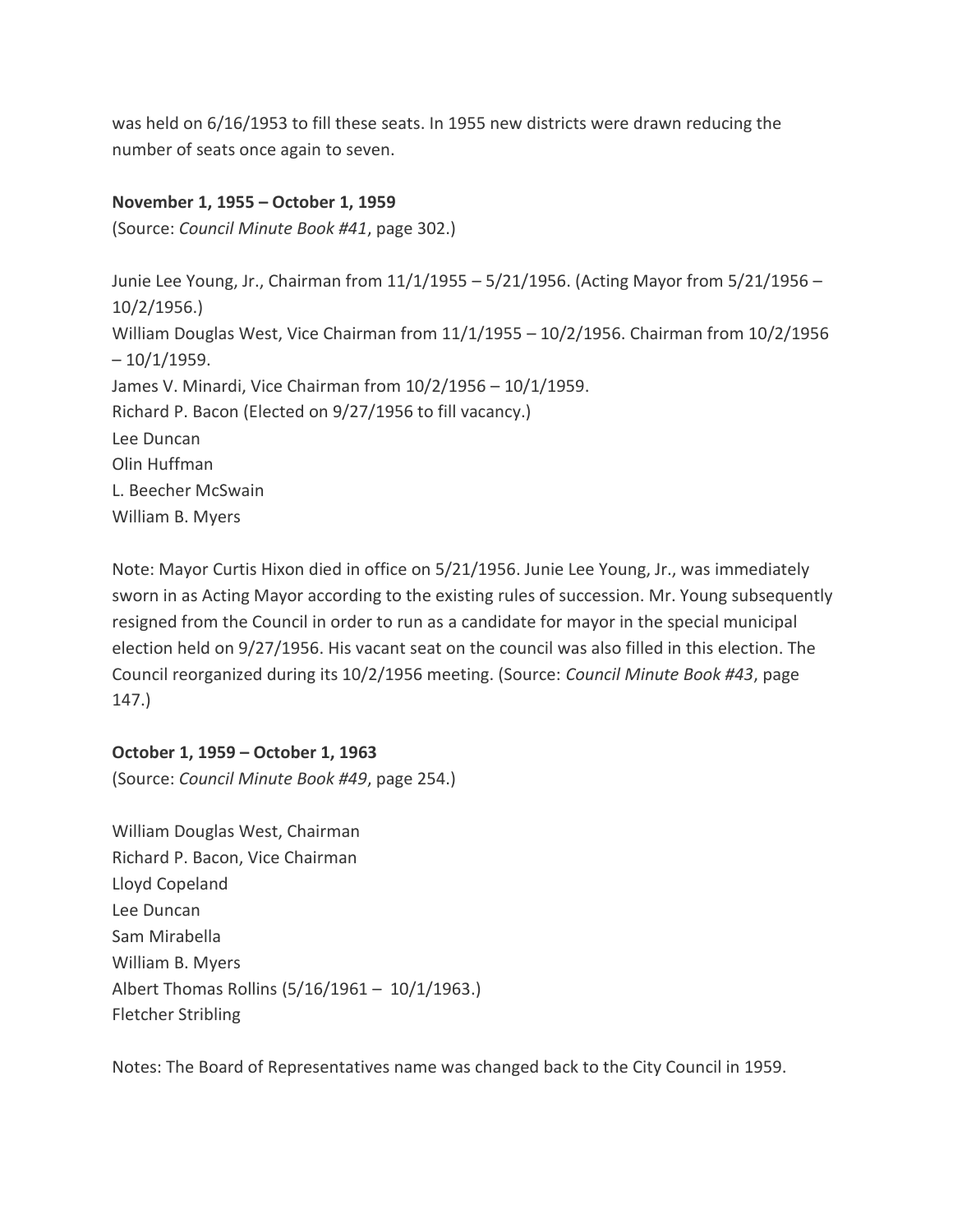Albert Thomas Rollins was added to the council after the annexation of Port Tampa in May of 1961. (Source*: Council Minute Book 52, page 242*.)

# **October 1, 1963 – October 3, 1967**

(Source: *Council Minute Book #58*, page 193.)

- District 1 Albert Thomas Rollins
- District 2 Sam Mirabella
- District 3 Manuel M. Fernandez
- District 4 Dick Greco
- District 5 William Douglas West, Chairman
- District 6 Lloyd Copeland, Vice Chairman
- District 7 Conrad F. Johnston

# **October 3, 1967 – September 30, 1971**

(Source: *Council Minute Book #67*, page 340.)

| District 1 | Vincent J. Meloy              |
|------------|-------------------------------|
|            |                               |
| District 2 | Sam Mirabella                 |
| District 3 | Manuel M. Fernandez           |
| District 4 | Lee Duncan                    |
| District 5 | Richard L. Cheney, Chairman   |
| District 6 | Lloyd Copeland, Vice Chairman |
| District 7 | Kenneth E. Schleman           |
|            |                               |

# **September 30, 1971 – October 1, 1975**

(Source: *Council Minute Book #78*, page 131.)

| District 1 | Vincent J. Meloy $(9/30/1971 - 10/1/1974$ . Resigned to run for mayor.)      |
|------------|------------------------------------------------------------------------------|
|            | Sandra Warshaw Freedman (10/4/1974 - 10/1/1975. Elected to fill vacancy.)    |
| District 2 | Sam Mirabella (9/30/1971 - 11/2/1971. Lost run- off election.)               |
|            | Joe Kotvas (11/9/1971 - 10/1/1974. Resigned to run for mayor.)               |
|            | Jan Kaminis Platt (10/4/1974 - 10/1/1975. Elected to fill vacancy.)          |
| District 3 | Joe Chillura                                                                 |
| District 4 | Lee Duncan, Acting Chairman from $6/20/1974 - 10/4/1974$ .                   |
|            | Chairman Pro-tempore from $10/4/1974 - 10/1/1975$ .                          |
| District 5 | Richard L. Cheney, Chairman from $9/30/1971 - 4/1/1974$ . (Acting Mayor from |
|            | $4/1/1974 - 6/20/1974.$                                                      |
|            | Charlie Miranda $(10/4/1974 - 10/1/1975$ . Elected to fill vacancy.)         |
|            |                                                                              |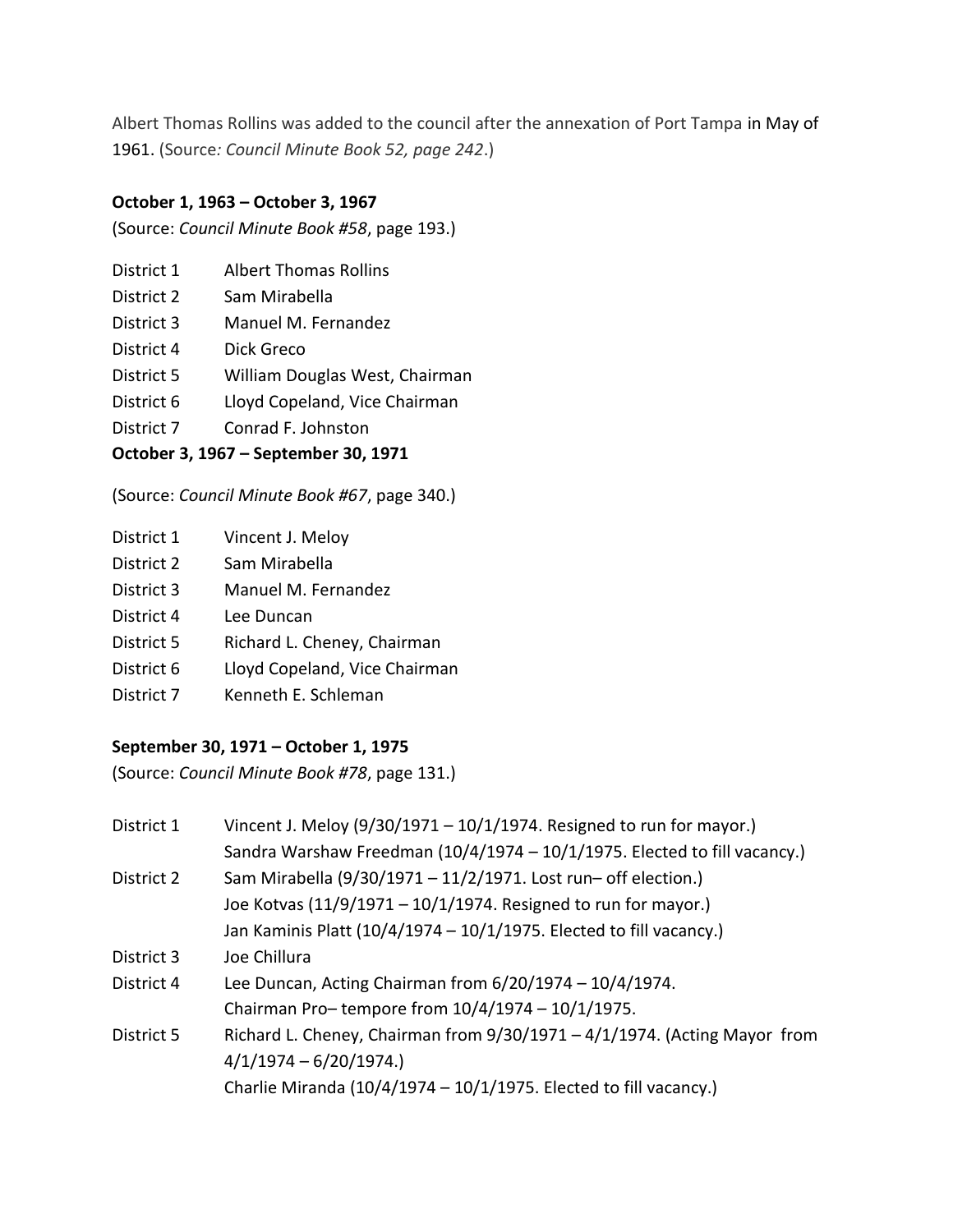| District 6 | Lloyd Copeland, Vice Chairman from $9/30/1974 - 6/20/1974$ . (Acting Mayor |
|------------|----------------------------------------------------------------------------|
|            | from $6/20/1974 - 10/3/1974$ ). Chairman from $10/4/1974 - 10/1/1975$ .    |
| District 7 | Catherine Barja, Acting Chair Pro-tempore from 6/20/1974 - 10/4/1974.      |

Notes: The initial election in September of 1971, resulted in a run off for the District 2 seat between Sam Mirabella and Joe Kotvas. The run– off election was held on 9/28/1971. This run– off election was challenged and eventually declared invalid. A final run–off for the seat was held on 11/2/1971, resulting in the election of Joe Kotvas. Mr. Kotvas took his seat at the 11/9/1971 council meeting (Source: *Council Minute Book #78*, page 249.)

Mayor Dick Greco resigned from office on 1/1/1974. Council Chairman Richard L. Cheney was sworn in as mayor according to the existing rules of succession until a special election to fill the vacancy could be held. Mr. Cheney subsequently announced his candidacy for the office of mayor, as did council members Joe Kotvas and Vincent Meloy. On 6/20/1974, Mr. Cheney died while in office. Lloyd Copeland, Council Vice Chairman, was immediately sworn in as Mayor of Tampa under the rules of succession. During their meeting held on 6/20/1974, the City Council elected Lee Duncan Acting Chairman and Catherine Barja Acting Chairman Pro– tempore. (Source: *Council Minute Book #86*, page 440.) The special election to fill the mayor's vacancy and the three council seat vacancies was held on 10/2/1974. The City Council reorganized with their new members during their meeting on 10/4/1974. (Source: *Council Minute Book #88*, page 5.)

# **October 1, 1975 – October 1, 1979**

(Source: *Council Minute Book #91*, page 332.)

| District 1 | Sandra Warshaw Freedman                                                        |
|------------|--------------------------------------------------------------------------------|
| District 2 | Jan Kaminis Platt (10/1/1975 - 9/12/1978. Resigned to run for the Hillsborough |
|            | County Board of County Commissioners. Source: Council Minute Book #101, page   |
|            | 15.                                                                            |
|            | Joe Kotvas (10/10/1978 - 10/1/1979. Appointed to fill vacancy. Source: Council |
|            | Minute Book #101, page 227.)                                                   |
| District 3 | Charles Spicola                                                                |

- District 4 Lee Duncan
- District 5 Charlie Miranda, Chairman Pro– tempore
- District 6 Lloyd Copeland, Chairman
- District 7 Catherine Barja  $(10/1/1975 9/12/1978)$ . Resigned to run for the Hillsborough County Board of County Commissioners. Source: *Council Minute Book #101*, page 157.)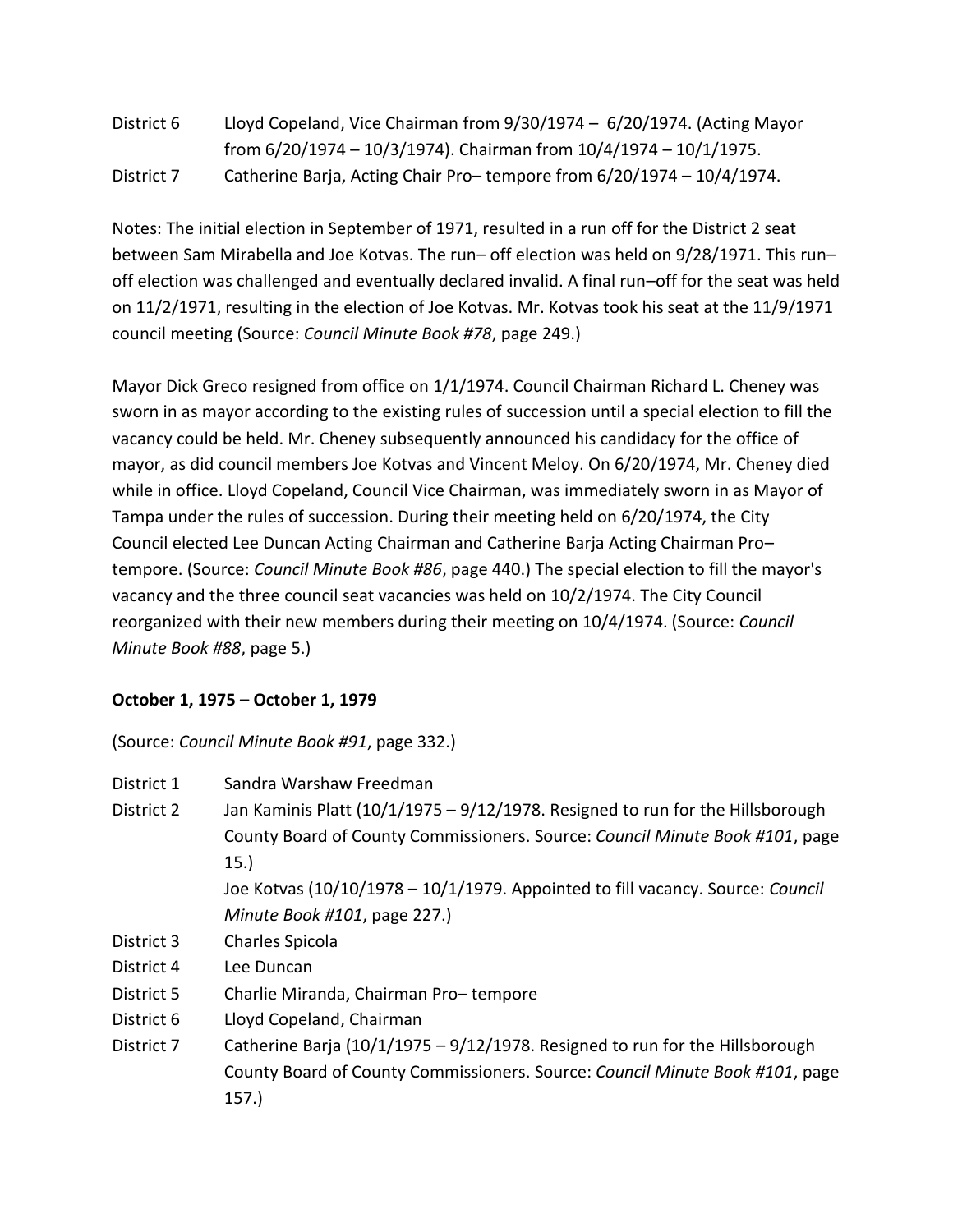Tom Vann (10/10/1978 – 10/1/1979. Appointed to fill vacancy. Source: *Council Minute Book #101*, page 227.)

## **October 1, 1979 – April 1, 1983**

(Source: *Council Minute Book #102*, page 110.)

- District 1 Sandra Warshaw Freedman
- District 2 Haven Wilson Poe
- District 3 Helen Chavez
- District 4 Lee Duncan
- District 5 Eddie Caballero
- District 6 Lloyd Copeland, Chairman
- District 7 Tom Vann, Vice Chairman

## **April 1, 1983 – March 31, 1987**

(Source: *Council Minute Book #108*, page 281.)

| District 1 | Sandra Warshaw Freedman, Chair from 4/1/1983 - 7/16/1986. (Acting Mayor       |
|------------|-------------------------------------------------------------------------------|
|            | from $7/16/1986 - 3/31/1987$ .)                                               |
|            | Catherine Barja $(8/14/1986 - 3/31/1987)$ . Appointed to fill vacancy.)       |
| District 2 | Haven Wilson Poe (4/1/1983 - 11/13/1986. Resigned to run for the Hillsborough |
|            | County Board of County Commissioners.)                                        |
|            | Joe Kemp (11/13/1986 - 3/31/1987. Appointed to fill vacancy.)                 |
| District 3 | <b>Helen Chavez</b>                                                           |
| District 4 | Lee Duncan, Chair Pro-tempore from $7/17/1986 - 3/31/1987$ .                  |
| District 5 | <b>Eddie Caballero</b>                                                        |
| District 6 | Perry Curtis Harvey, Jr.                                                      |
| District 7 | Tom Vann, Chair Pro-tempore from 4/1/1983 - 7/17/1986. Chairman from          |
|            | 7/17/1986-3/31/1987.                                                          |

Notes: On 7/16/1886, Mayor Bob Martinez resigned to run for Governor of Florida. Council Chair Sandra Warshaw Freedman was sworn in as Mayor of Tampa to fill the vacancy until the 1987 general election. At the Council meeting on 7/17/1986, council members elected Tom Vann as Chair and Lee Duncan as Chair Pro–tempore. (Source: *Council Minute Book #112*, pages 479 and 481.) Catherine Barja was appointed on August 14, 1986 to fill the vacant District 1 seat.

On 11/13/1986, Haven Wilson Poe resigned to run for the Hillsborough County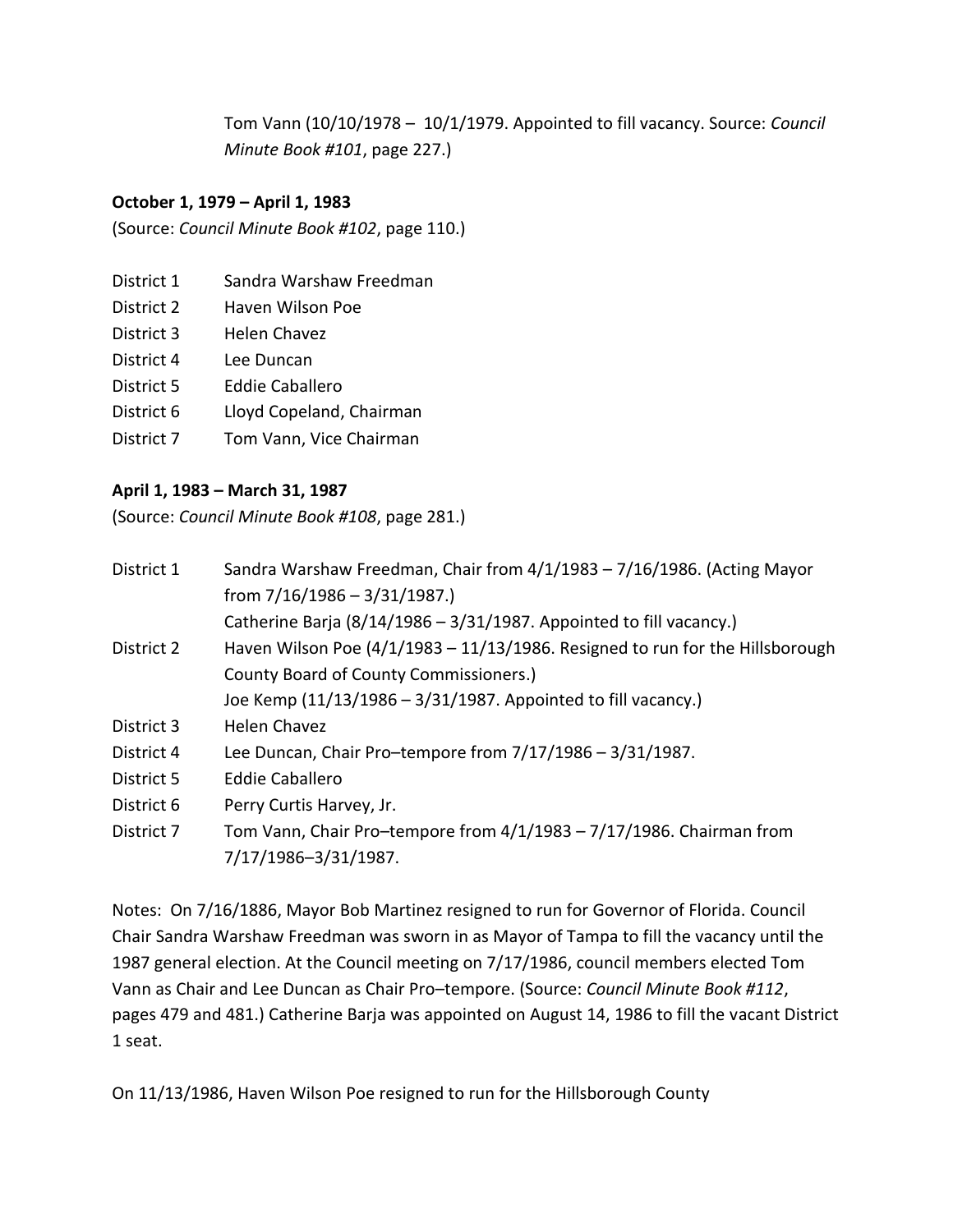Board of County Commissioners. Joe Kemp was appointed to fill the vacant District 2 seat.

# **April 1, 1987 – March 31, 1991**

(Source: *Council Minute Book # 113*, page 448.)

| District 1 At - Large | Tom Vann, Chair from $4/1/1987 - 11/17/1988$ . (Resigned to run for the |
|-----------------------|-------------------------------------------------------------------------|
|                       | Hillsborough County Board of County Commissioners.)                     |
|                       | Joe Greco (12/8/1988 - 3/31/1991. Elected to fill vacancy.)             |
| District 2 At-Large   | Lee Duncan, Chair Pro-tempore from $4/1/1987 - 11/30/1988$ . Chair from |
|                       | $12/1/1988 - 3/31/1991.$                                                |
| District 3 At-Large   | Linda Saul-Sena                                                         |
| District 4            | Larry Smith                                                             |
| District 5            | Perry Curtis Harvey, Jr.                                                |
| District 6            | <b>Eddie Caballero</b>                                                  |
| District 7            | Ronnie Mason                                                            |

## **April 1, 1991 – March 31, 1995**

(Source: *Council Minute Book # 118*, page 365.)

| District 1 At-Large | Joe Greco, Chair                                                        |
|---------------------|-------------------------------------------------------------------------|
| District 2 At-Large | Ronnie Mason, Chair Pro-tempore                                         |
| District 3 At-Large | Linda Saul-Sena                                                         |
| District 4          | Rudy A. Fernandez                                                       |
| District 5          | Perry Curtis Harvey, Jr. $(4/1/1991 - 7/3/1991$ . Suspended by Governor |
|                     | Chiles.)                                                                |
|                     | Les Miller (10/8/1991 - 12/3/1991. Elected to fill vacancy.)            |
|                     | Perry Curtis Harvey, Jr. (12/3/1991 - 4/1/1995 Reinstated by Governor   |
|                     | Chiles.)                                                                |
| District 6          | Eddie Caballero                                                         |
| District 7          | <b>Scott Paine</b>                                                      |

## **April 1, 1995 – March 31, 1999**

(Source: *City Council Minute Book # 122*, page 479.)

District 1 At-Large Joe Greco (4/1/1995 - 6/1/1998. Appointed as Hillsborough County Tax Collector by Governor Chiles.) Betty P. Wiggins (7/30/1998 – 3/31/1999. Elected by the council on7/23/1998; sworn in at first meeting on 7/30/1998.)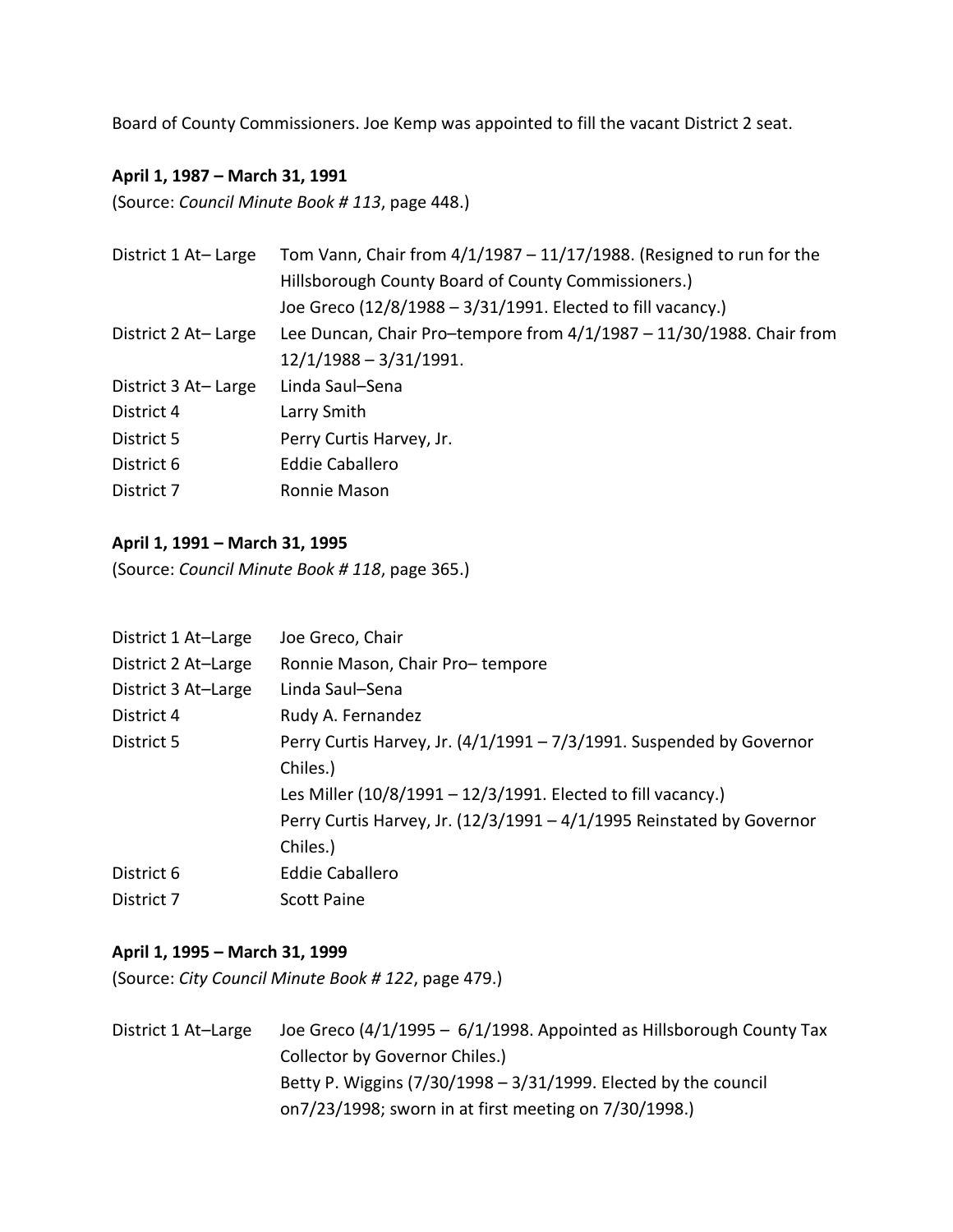| District 2 At-Large | Ronnie Mason, Chair from $4/1/1995 - 4/2/1998$ . (His term was from<br>$4/1/1995 - 10/21/1995$ , when he was removed from office by Governor<br>Chiles.)<br>Fran Davin $(11/17/1998 - 3/31/1999)$ . Elected by the council on<br>11/12/1998; sworn in on 11/17/98; first meeting on 11/19/98.) |
|---------------------|------------------------------------------------------------------------------------------------------------------------------------------------------------------------------------------------------------------------------------------------------------------------------------------------|
| District 3 At-Large | <b>Bob Buckhorn</b>                                                                                                                                                                                                                                                                            |
| District 4          | Rudy A. Fernandez, Chair Pro-tempore from 4/1/95 - 4/2/98.                                                                                                                                                                                                                                     |
| District 5          | Gwen Miller, Chair Pro-tempore from 4/2/1998 - 3/31/1999.                                                                                                                                                                                                                                      |
| District 6          | Charlie Miranda, Chair from 4/2/1998 - 3/31/1999.                                                                                                                                                                                                                                              |
| District 7          | <b>Scott Paine</b>                                                                                                                                                                                                                                                                             |

# **April 1, 1999 – March 31, 2003**

(Source: City Council Office.)

| Rose V. Ferlita            |
|----------------------------|
| <b>Bob Buckhorn</b>        |
| Linda Saul-Sena            |
| Gwen Miller, Chair Pro-Tem |
| Mary C. Alvarez            |
| Shawn Harrison             |
|                            |

# **April 1, 2003 – March 31, 2007**

(Source: City Council Office.)

| Gwen Miller, Chair Pro-Tem from 4/1/2003 - 3/31/2004. Chair from      |
|-----------------------------------------------------------------------|
| Rose V. Ferlita (Resigned to run for the Hillsborough County Board of |
|                                                                       |
| Charles "Chip" Fletcher (Appointed by the City Council; served from   |
|                                                                       |
| Linda Saul-Sena, Chair from $4/1/2003 - 4/7/2004$ .                   |
|                                                                       |
| Kevin White (Resigned to run for the Hillsborough County Board of     |
|                                                                       |
| Frank Reddick (Appointed by the City Council; served from 12/7/2006 - |
|                                                                       |
|                                                                       |
|                                                                       |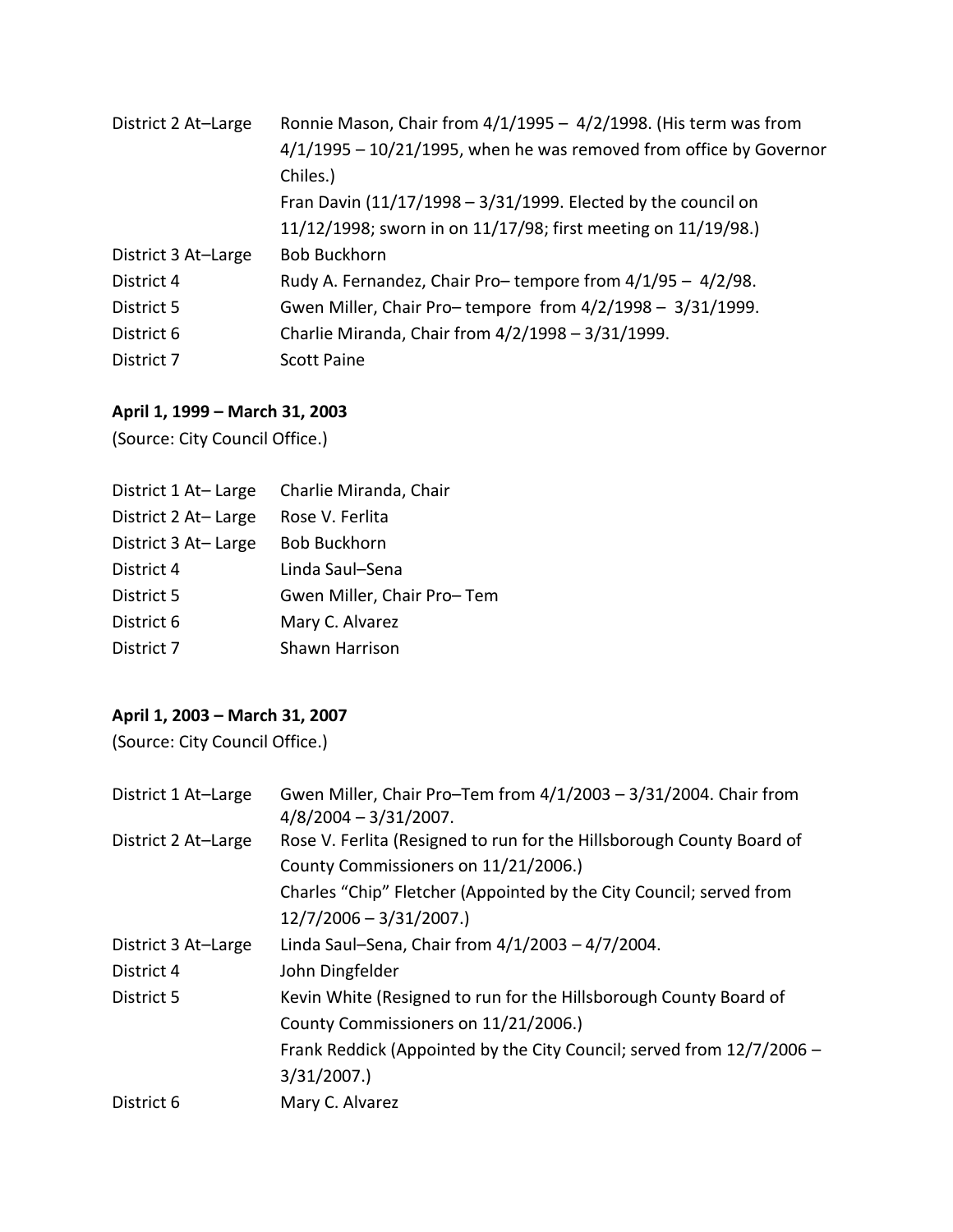District 7 Shawn Harrison, Chair Pro– Tem from  $4/1/2005 - 3/31/2007$ .

# **April 1, 2007 – March 31, 2011**

(Source: City Council Office.)

| District 1 At-Large | Gwen Miller, Chair from 4/1/2007 - 3/31/2008. Chair Pro-Tem from                                             |
|---------------------|--------------------------------------------------------------------------------------------------------------|
|                     | $4/1/2008 - 3/31/2011$ .                                                                                     |
| District 2 At-Large | Mary Mulhern                                                                                                 |
| District 3 At-Large | Linda Saul-Sena (Resigned to run for the Hillsborough County Board of<br>County Commissioners on 6/24/2010.) |
|                     | Curtis Stokes (Appointed by the City Council; served from 7/22/2010-                                         |
|                     | 3/31/2011.                                                                                                   |
| District 4          | John Dingfelder, Chair Pro-Tem from 4/1/2007 - 3/31/2008. (Resigned to                                       |
|                     | run for the Hillsborough County Board of County Commissioners on                                             |
|                     | 6/23/2010.                                                                                                   |
|                     | Yvonne "Yolie" Capin (Appointed by the City Council on 7/22/2010.)                                           |
| District 5          | Thomas Scott, Chair from 4/1/2008-3/31/2011.                                                                 |
| District 6          | Charlie Miranda                                                                                              |
| District 7          | Joseph Caetano                                                                                               |

# **April 1, 2011 – March 31, 2015**

(Source: City Council Office.)

| District 1 At-Large | <b>Mike Suarez</b>                                     |
|---------------------|--------------------------------------------------------|
| District 2 At-Large | Mary Mulhern, Chair Pro-Tem from 4/1/2011 - 3/31/2012. |
| District 3 At-Large | Yvonne "Yolie" Capin                                   |
| District 4          | Harry Cohen, Chair Pro-Tem from 4/1/2012 - 3/31/2015.  |
| District 5          | <b>Frank Reddick</b>                                   |
| District 6          | Charlie Miranda, Chair                                 |
| District 7          | Lisa J. Montelione                                     |

# **April 1, 2015 – April 30, 2019**

(Source: City Council Office.)

| District 1 At-Large | Mike Suarez, Chair from April 7, 2016 to April 5, 2017.         |
|---------------------|-----------------------------------------------------------------|
| District 2 At-Large | Charlie Miranda                                                 |
| District 3 At-Large | Yvonne "Yolie" Capin, Chair from April 6, 2017 - April 4, 2018. |
| District 4          | Harry Cohen, Chair Pro-Tem from April 1, 2015 - April 4, 2018.  |